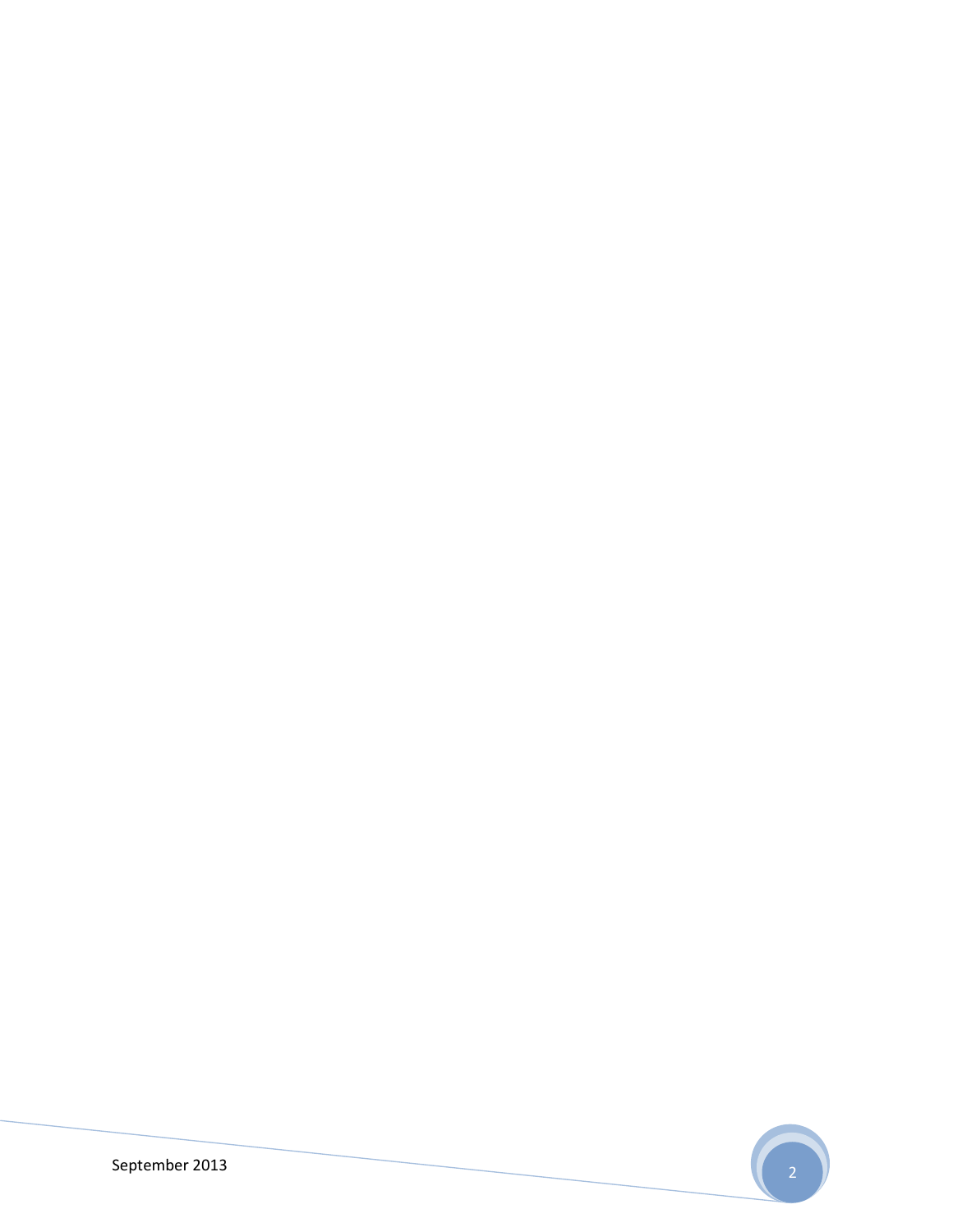#### **Introduction**

Since 2005 the Emergency Medical Systems Bureau Trauma Program (EMSB/Trauma Program) has been collecting trauma records electronically from participating acute care hospitals in New Mexico. There have been many changes to the trauma system during this period, including an increase in the number of trauma centers, changes in hospitals participating in the voluntary trauma data reporting program, and a change in the state's trauma registry database. However, it has been possible to capture a great deal of information on injured patients and compile a database, providing an opportunity to begin the examination of injury trends utilizing this database, with the eventual goal of improving patient care and focusing injury prevention efforts on the most appropriate issues.

This report describes the methods used for data collection, including listing the participating hospitals, trauma registry inclusion criteria, and definitions used.

Participating hospitals come from one of three categories: 1) New Mexico designated trauma centers; 2) hospitals working to achieve trauma level designation [developing trauma centers]; and 3) hospitals that are not designated or developing, but choose to voluntarily submit data on trauma patients seen at their facilities.

This report focuses on patients discharged from a facility without being transferred to a higher level of care (other than those transferred out-of-state). These patients are referred to as having "definitive care patient records". The only exception is that patients who are transferred to out of state trauma centers are included in this report as well, as these patients may not otherwise be included in the data set. In the seven year period from 2005 until 2011, there were 32,289 of these definitive care records.

A section was dedicated to fall injuries, as (36.6 %) of the 32,289 "definitive care patient records" resulted from falls. Additionally, the New Mexico Department of Health has made fall prevention a primary focus area.

It is important to monitor both the quantity and quality of the data being submitted to the registry. Two data elements were selected as indicators; the "trauma revised injury severity score" (TRISS), and race/ethnicity data entry. Due to improved reporting, the ability to calculate a TRISS rose dramatically in developing trauma centers, from 49% in 2005 to 85% in 2011. Those records meeting the definition of "definitive care patient records" show a consistent and high level of data for TRISS calculation, at about 70% for each year. Completion of the field for race/ethnicity was approximately 90% in 2005, and has risen to over 96% in 2011. Attention to reporting details and communication within the Trauma Registry Workgroup (TRW) and the Trauma Nurse Coordinator Forum (TNCF) have a significant impact on data quality.

This is a report on trauma records submitted to the New Mexico Department of Health. A number of limitations are noted which will be discussed in more detail later in this report. Despite these limitations the state trauma registry continues to evolve and show progress in terms of hospital participation and data quality.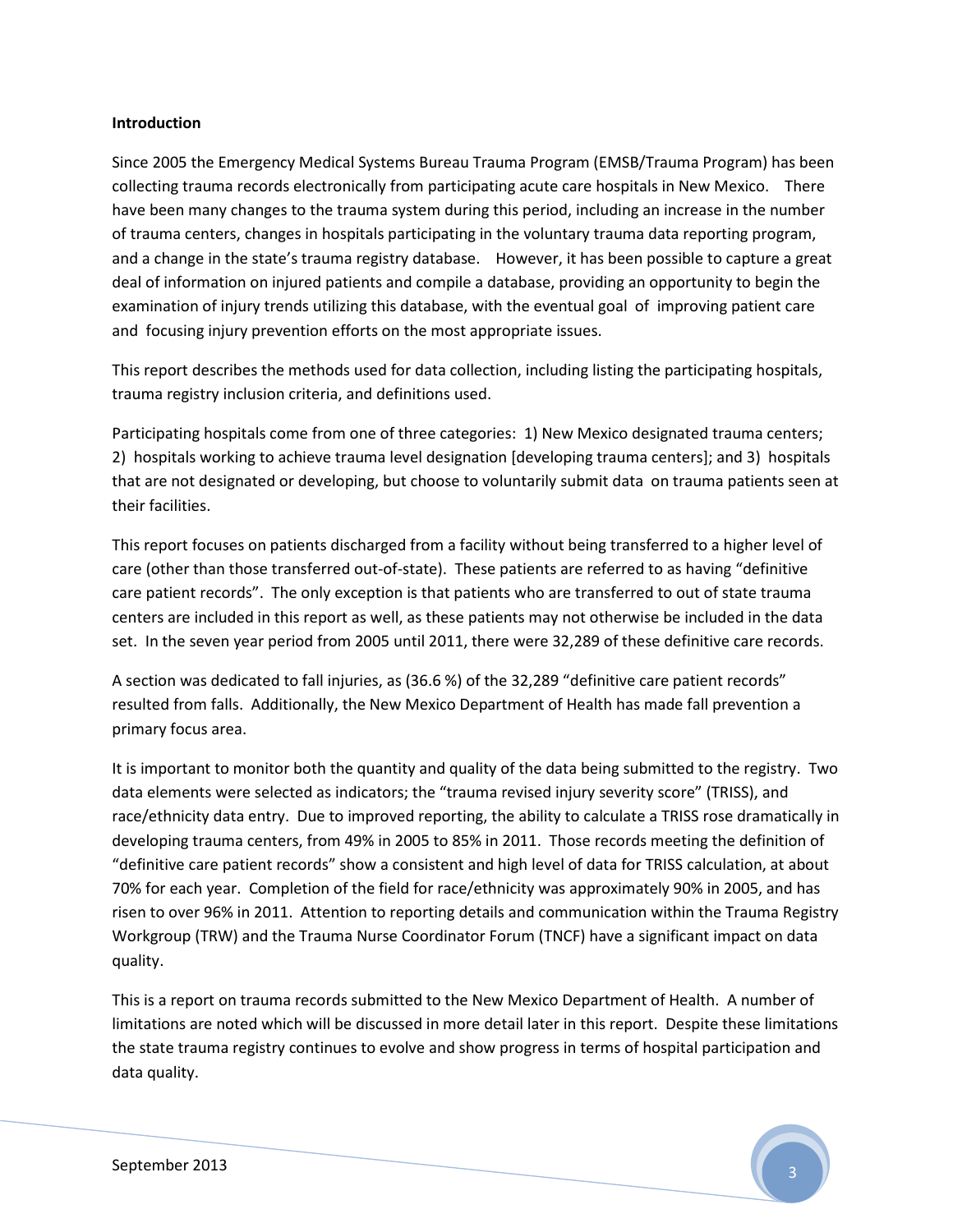## **METHODS**

#### **Data Submission and Inclusion**

To be included and submitted to the State Trauma Registry a trauma record must meet the following criteria:

All patients must have a primary diagnosis of at least one injury ICD-9 Code of 800.00 – 949.9 and at least one of the following

- 1. Patient admitted to hospital; and/or
- 2. Patient transferred from or into one acute care facility to another acute care facility; and/or
- 3. Patient with Emergency Department length of stay > 24 hours (added as of 01/01/2011)
- 4. Patient dead on arrival or died while in hospital

#### AND not meet EXCLUSION criteria

- 1. Injury caused by pre-existing condition, e.g. osteoporosis (fracture); esophageal stricture (choking)
- 2. Injuries greater than 30 days old (late effects; 905.0-909.9)
- 3. Superficial injuries (910.0-924.9)
- 4. Foreign bodies (not injury and non-codable; 930-939)
- 5. Poisoning and toxic events (960.0-989.9)
- 6. Submersion injuries (994.1)
- 7. Strangulation/asphyxiation/anoxic brain death (994.7)
- 8. Electrocution (994.8)
- 9. Overexertion injuries (994.5)

As of January 2011 burns were included.

A patient that is discharged from the Emergency Department and has a planned admission for further treatment scheduled does not meet inclusion criteria, unless there is a complication, unplanned return, or missed injury.

The following criteria determine if a hospital must submit a record to the state registry.

- 1. Designated Trauma Centers (NMAC 7.27.7.8.D.4.e)
- 2. Developing Trauma Centers

Developing Trauma Centers must submit trauma data, per the above regulations, and have at least 1 year of complete trauma registry data to be considered for a verification survey.

3. Volunteer Trauma Registry Participants (VTRIP) A facility who has sent a letter of commitment to the EMSB/Trauma Program to collect data for at least a year for the fiscal year in which they are being funded by the Trauma System Fund Authority. This program allows and assists with hospitals that are not designated trauma centers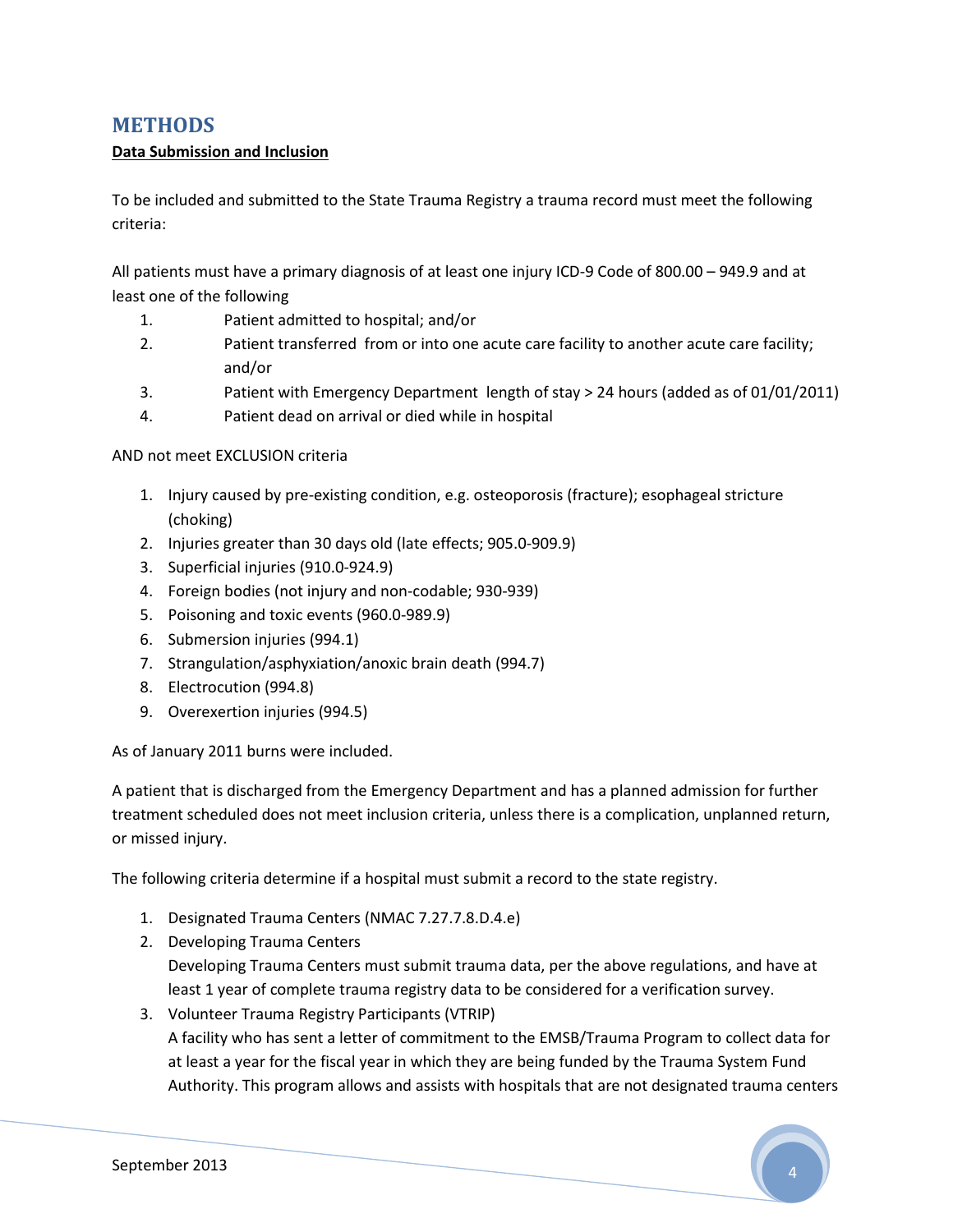to share the trauma data on a voluntary basis. Eight former VTRIP facilities have committed to become or have been designated as a New Mexico Trauma Center.

All facilities submitting trauma data to the State Trauma Registry must attend the Trauma Registry Workgroup and any other training. This ensures quality and consistency of the trauma data submitted.

| <b>FACILITY</b>                            |            |            |            | YEAR REPORTING AND TYPE OF REPORTING |            |            |            |            |
|--------------------------------------------|------------|------------|------------|--------------------------------------|------------|------------|------------|------------|
|                                            | 2005       | 2006       | 2007       | 2008                                 | 2009       | 2010       | 2011       | 2012       |
| Artesia General Hospital                   | <b>VTR</b> | <b>VTR</b> | $\ast$     | $\ast$                               | $\ast$     | $\ast$     | <b>VTR</b> | <b>VTR</b> |
| <b>Carlsbad Medical Center</b>             | <b>VTR</b> | <b>VTR</b> | <b>TC</b>  | <b>TC</b>                            | <b>TC</b>  | <b>TC</b>  | <b>TC</b>  | <b>TC</b>  |
| <b>CHRISTUS-St. Vincent Regional</b>       | <b>TC</b>  | <b>TC</b>  | <b>TC</b>  | <b>TC</b>                            | <b>TC</b>  | <b>TC</b>  | <b>TC</b>  | <b>TC</b>  |
| <b>Medical Center</b>                      |            |            |            |                                      |            |            |            |            |
| Dr. Dan C. Trigg Memorial Hospital         | <b>VTR</b> | <b>VTR</b> | <b>VTR</b> | <b>VTR</b>                           | <b>VTR</b> | <b>VTR</b> | <b>VTR</b> | <b>VTR</b> |
| <b>Eastern New Mexico Medical Center</b>   | <b>VTR</b> | <b>VTR</b> | <b>VTR</b> | <b>VTR</b>                           | <b>TC</b>  | <b>TC</b>  | <b>TC</b>  | <b>TC</b>  |
| <b>Gallup Indian Medical Center</b>        | <b>VTR</b> | <b>VTR</b> | <b>VTR</b> | <b>VTR</b>                           | <b>VTR</b> | <b>VTR</b> | <b>VTR</b> | <b>VTR</b> |
| <b>Gerald Champion Regional Medical</b>    | <b>VTR</b> | <b>VTR</b> | <b>TC</b>  | <b>TC</b>                            | <b>TC</b>  | <b>TC</b>  | <b>TC</b>  | <b>TC</b>  |
| Center<br><b>Guadalupe County Hospital</b> | <b>VTR</b> | <b>VTR</b> | <b>VTR</b> | <b>VTR</b>                           | <b>VTR</b> | $\ast$     | $\ast$     | $\ast$     |
| <b>Holy Cross Hospital</b>                 | $\ast$     | <b>VTR</b> | <b>VTR</b> | <b>VTR</b>                           | $\ast$     | $\ast$     | $\ast$     | $\ast$     |
| Lea Regional Hospital                      | <b>VTR</b> | <b>VTR</b> | <b>VTR</b> | <b>VTR</b>                           | $\ast$     | $\ast$     | $\ast$     | $\ast$     |
| <b>Memorial Medical Center</b>             | $\ast$     | <b>VTR</b> | <b>VTR</b> | $\ast$                               | $\ast$     | $\ast$     | $\ast$     | <b>VTR</b> |
| Mimbres Memorial Hospital                  | <b>VTR</b> | <b>VTR</b> | $\ast$     | $\ast$                               | $\ast$     | $\ast$     | $\ast$     | $\ast$     |
| Miner's Colfax Medical Center              | $\ast$     | $\ast$     | $\ast$     | $\ast$                               | $\ast$     | <b>VTR</b> | <b>VTR</b> | <b>VTR</b> |
| Mountain View Regional Medical             | <b>VTR</b> | <b>VTR</b> | <b>VTR</b> | <b>VTR</b>                           | $\ast$     | $\ast$     | $\ast$     | $\ast$     |
| Center                                     |            |            |            |                                      |            |            |            |            |
| Nor-Lea General Hospital                   | <b>VTR</b> | <b>VTR</b> | <b>VTR</b> | <b>VTR</b>                           | <b>VTR</b> | <b>TC</b>  | TC         | <b>TC</b>  |
| Presbyterian - Main                        | <b>VTR</b> | <b>VTR</b> | <b>VTR</b> | <b>VTR</b>                           | <b>VTR</b> | <b>VTR</b> | <b>VTR</b> | <b>VTR</b> |
| Presbyterian - Kaseman                     | <b>VTR</b> | <b>VTR</b> | <b>VTR</b> | <b>VTR</b>                           | <b>VTR</b> | <b>VTR</b> | <b>VTR</b> | <b>VTR</b> |
| Presbyterian - Rio Rancho                  | <b>VTR</b> | <b>VTR</b> | <b>VTR</b> | <b>VTR</b>                           | <b>VTR</b> | <b>VTR</b> | <b>VTR</b> | $\ast$     |
| Presbyterian - Rust Medical Center         | $\ast$     | $\ast$     | $\ast$     | $\ast$                               | $\ast$     | $\ast$     | $\ast$     | <b>VTR</b> |
| Presbyterian - Socorro General             | <b>VTR</b> | <b>VTR</b> | <b>VTR</b> | <b>VTR</b>                           | <b>VTR</b> | <b>VTR</b> | <b>VTR</b> | <b>VTR</b> |
| Hospital                                   |            |            |            |                                      |            |            |            |            |
| Roosevelt General Hospital                 | <b>VTR</b> | <b>VTR</b> | <b>TC</b>  | <b>TC</b>                            | <b>TC</b>  | <b>TC</b>  | <b>TC</b>  | <b>TC</b>  |
| San Juan Regional Medical Center           | <b>TC</b>  | <b>TC</b>  | <b>TC</b>  | <b>TC</b>                            | <b>TC</b>  | <b>TC</b>  | <b>TC</b>  | <b>TC</b>  |
| Sierra Vista Hospital                      | <b>VTR</b> | <b>VTR</b> | <b>VTR</b> | <b>VTR</b>                           | <b>VTR</b> | <b>VTR</b> | <b>VTR</b> | <b>VTR</b> |
| University of New Mexico Hospital          | <b>TC</b>  | <b>TC</b>  | <b>TC</b>  | <b>TC</b>                            | <b>TC</b>  | <b>TC</b>  | <b>TC</b>  | <b>TC</b>  |

Facilities reporting to the State Trauma Registry for the period of 2005-2011

\* Did not report for this time period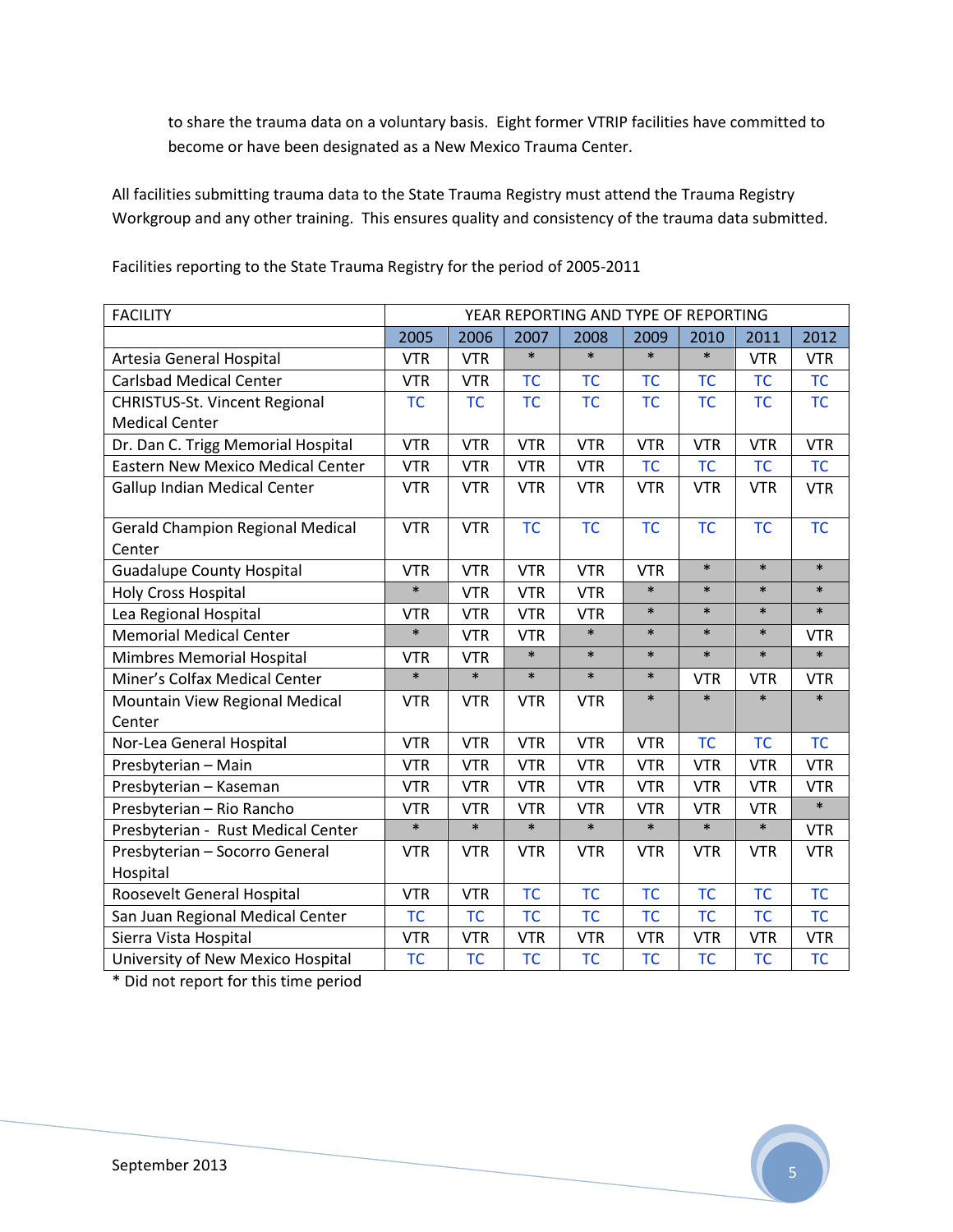Trauma registry data is collected by trained abstractors in each facility. This information is retained at the hospital and a subset, which does not contain personal health identifiers, is submitted to the State Trauma Registry (STR). Digital Innovations (DI) was awarded the trauma registry database contract in 2010. Since then, the EMSB/Trauma Program has arranged to provide licenses and access to the data collection software to participating hospitals, which includes designated trauma centers, developing trauma centers, and volunteer trauma registry participants. The EMSB Trauma Program has also been engaged with these hospitals and DI to convert hospital historical data (2005-2009) and current data (2010-present) into a format that can be analyzed on a statewide level using existing DI analytic software.

Hospitals with trauma registries routinely access and analyze their own data. This process is supported and facilitated through the Trauma Registry Workgroup. A DI led training on software and reporting capabilities occurred at the EMSB Trauma Program in July, 2011.

The TRW and the TNCF have been focused on the implementation, design, and use of the new state trauma registry software. The previous software system was analyzed field by field by the TRW/TNCF, and components that were useful were added to the new software. Each field type, as well as the selections within those data fields, to be utilized by the facilities in trauma data reporting was analyzed and agreed upon. It was agreed early in the process to adopt the National Trauma Data Base (NTDB) data dictionary for those fields that NTDB collects.

The final product produced by this process requires facilities to submit 252 fields for each record. The total number of possible fields in the current DI software package is 267, of which 80 are NTDB compliant. All PHI data is excluded.

A trauma record consists of data abstracted from a medical record at the facility where the patient was treated and discharged, assuming the inclusion criteria were met. This record is not a duplicate medical record, and should never be used for billing purposes. The uses of the data include trending care at the facility, calculating mortality and morbidity, and determining whether certain mechanisms of injury have a potential for prevention.

The EMSB Trauma Program oversees the STR as part of the Trauma System Process Improvement Program per the Trauma System Rule, NMAC 7.27.7.8.D. The EMSB Trauma Program contracted with DI on July 1, 2011 to provide software for data collection, storage and report writing for the STR. It was necessary to convert all data from 2005 through 2009 from the historical database. The conversion of historical data was completed October 2012.

Trauma Designated facilities who submit trauma data via a third party vendor must download the required trauma data as stipulated by the EMSB Trauma Program. Currently the EMSB/Trauma Program is working with third party vendors and have developed a module to facilitate submission of data. This process has been more complicated and time consuming than anticipated or hoped, but is currently completed.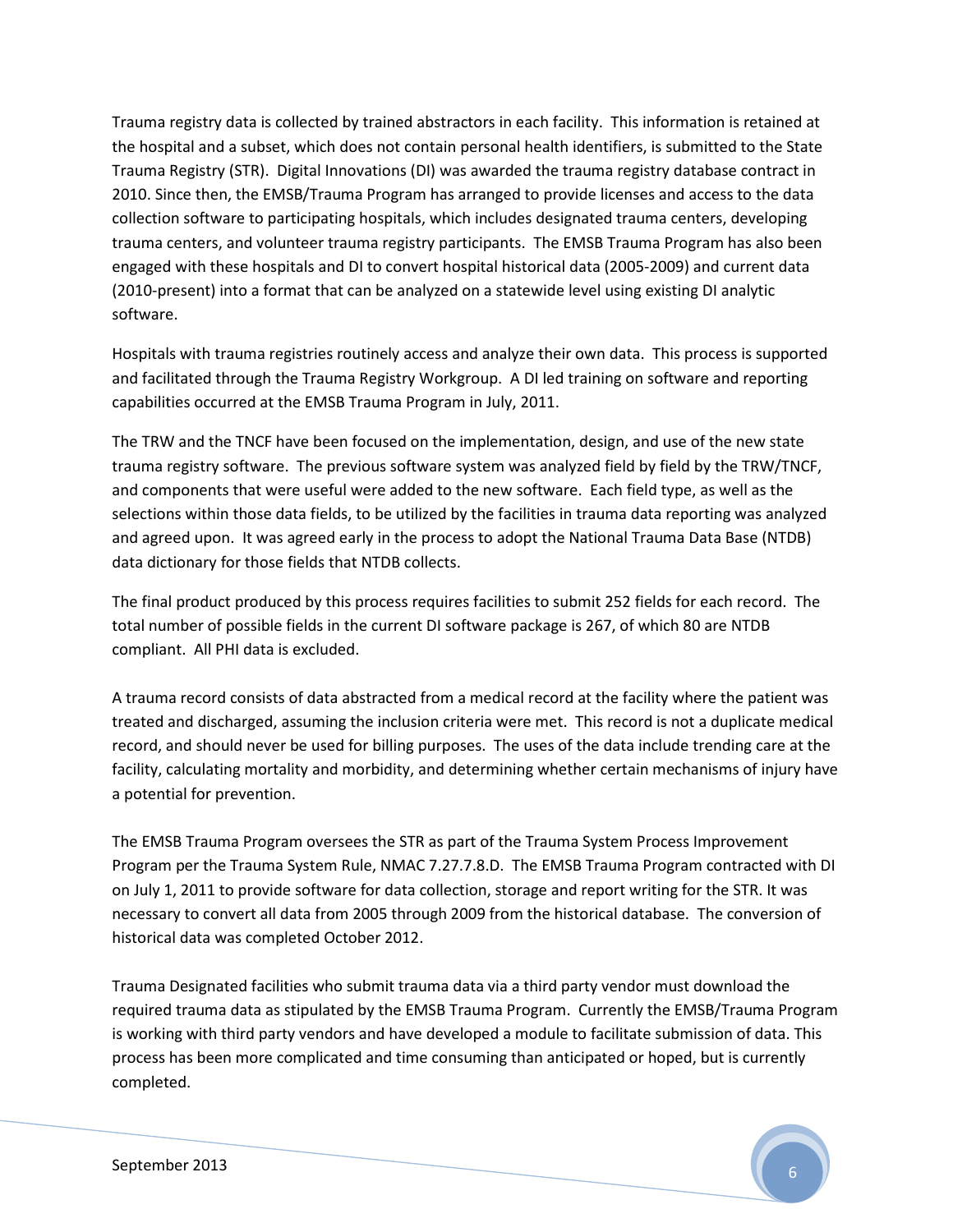The STR does not collect PHI data which could potentially identify a patient. Because of this, it is possible for a single patient to have one record at their initial receiving hospital/trauma center, then if they are transferred, another record generated at the higher level trauma facility.

This duplication is why we utilize definitive patient care records (DPCRs) for this report. DPCRs are the records generated when a patient is discharged from the facility at which they received their "definitive" or final hospital care. As mentioned previously, the only exception to this is when a patient is transferred out of state. We do utilize that particular patient's data record from the initial facility. If we didn't, that patient may be "lost" to the other state's data system. The DPCRs are used for most analyses.

#### **Volunteer Trauma Registry**

In an effort to collect trauma data across the State of New Mexico, the Volunteer Trauma Registry Incentive Program (VTRIP) began in 2005.

#### **Injury Severity Score**

The Injury Severity Score (ISS) is a system for numerically stratifying injury severity. The ISS system has a range of 1-75 and risk of death increases with a higher score. This report recognizes NTDB categories as the standard by which trauma data are analyzed. The categories are:

- 1-8 Minor
- 9-15 Moderate
- 16-24 Severe
- >24 Very Severe

#### **Data Quality - TRISS**

Data quality was evaluated by examining the percentage of developing trauma centers facilities' data submissions that allowed for TRISS analysis. Only those facilities who submitted data during the entire period 2005 through 2011 were reviewed for data completeness. They included the following hospitals:

**Carlsbad Medical Center Gerald Champion Regional Medical Center Roosevelt General Hospital Eastern New Mexico Medical Center Nor-Lea General Hospital**

#### **Data Quality**

The EMSB Trauma Program utilizes two groups, the Trauma Registrar Workgroup (TRW) and the Trauma Nurse Coordinator Forum (TNCF), to gather information and input regarding the STR. These two groups are instrumental in ensuring the quality of data submitted, intrastate communication on performance improvement, and making changes to the STR. These meetings are generally held quarterly, and are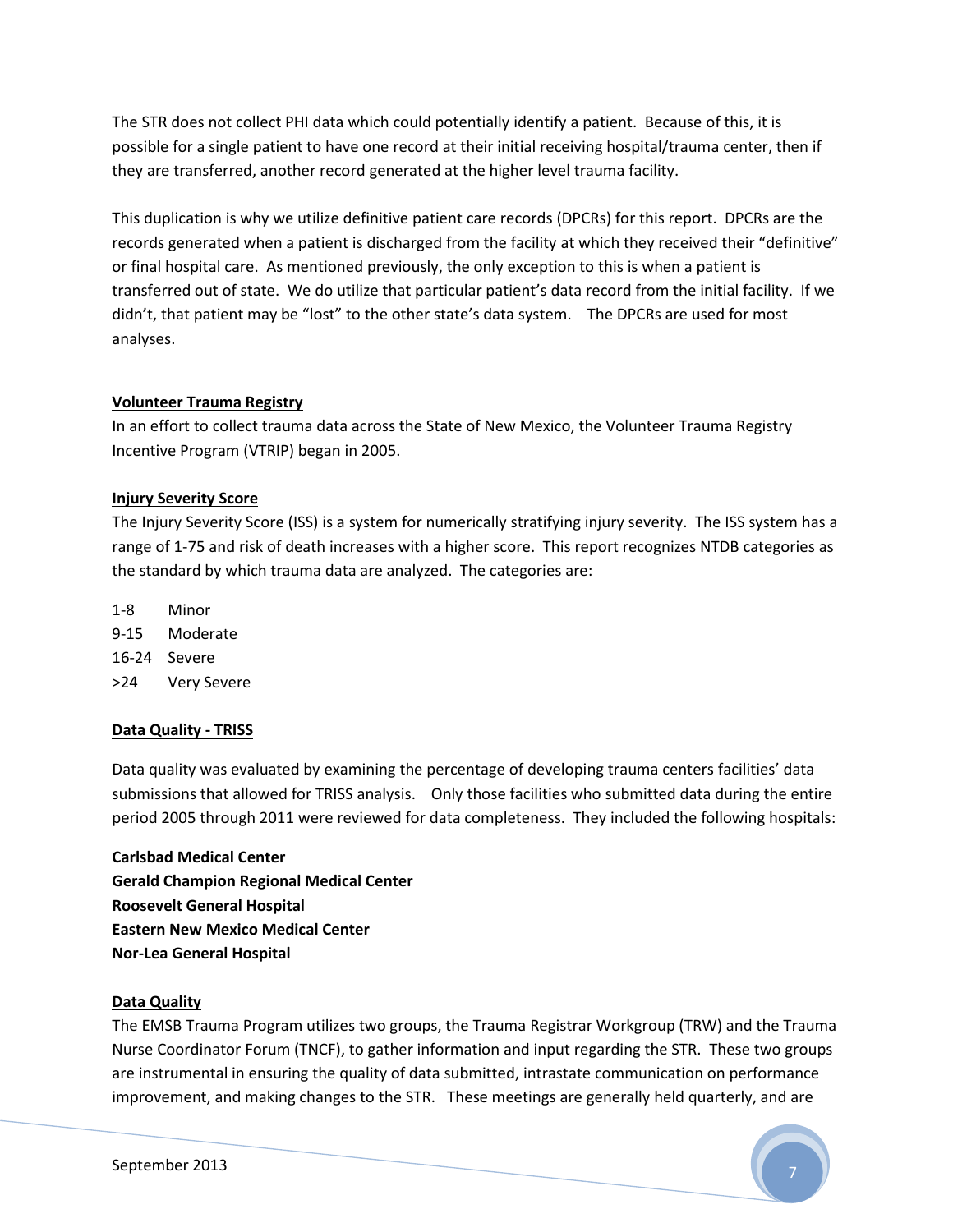well attended. The EMSB Trauma Program supplies the TRW/TNCF with individual reports regarding the quality of data being submitted for various fields in the trauma record submitted to the STR. For this report, two data elements have been selected as representative indicators of data quality and completeness. These elements are the" trauma revised injury severity score" (TRISS), and the Race and Ethnicity field.

TRISS is an important indicator of mortality and morbidity. To calculate the TRISS the following parameters must be present:

- Revised Trauma Score; (auto generated using the following information) including
	- o 1<sup>st</sup> ED Respiratory Rate
	- o 1<sup>st</sup> ED Systolic Blood Pressure
	- o 1<sup>st</sup> ED Glasgow Coma Scale (GCS)
- Age
- Injury Type
	- o Blunt; or
	- o Penetrating

If any of these fields are left blank, unknown, have an incorrect value, or a value of "thermal" (Burns) TRISS cannot be determined.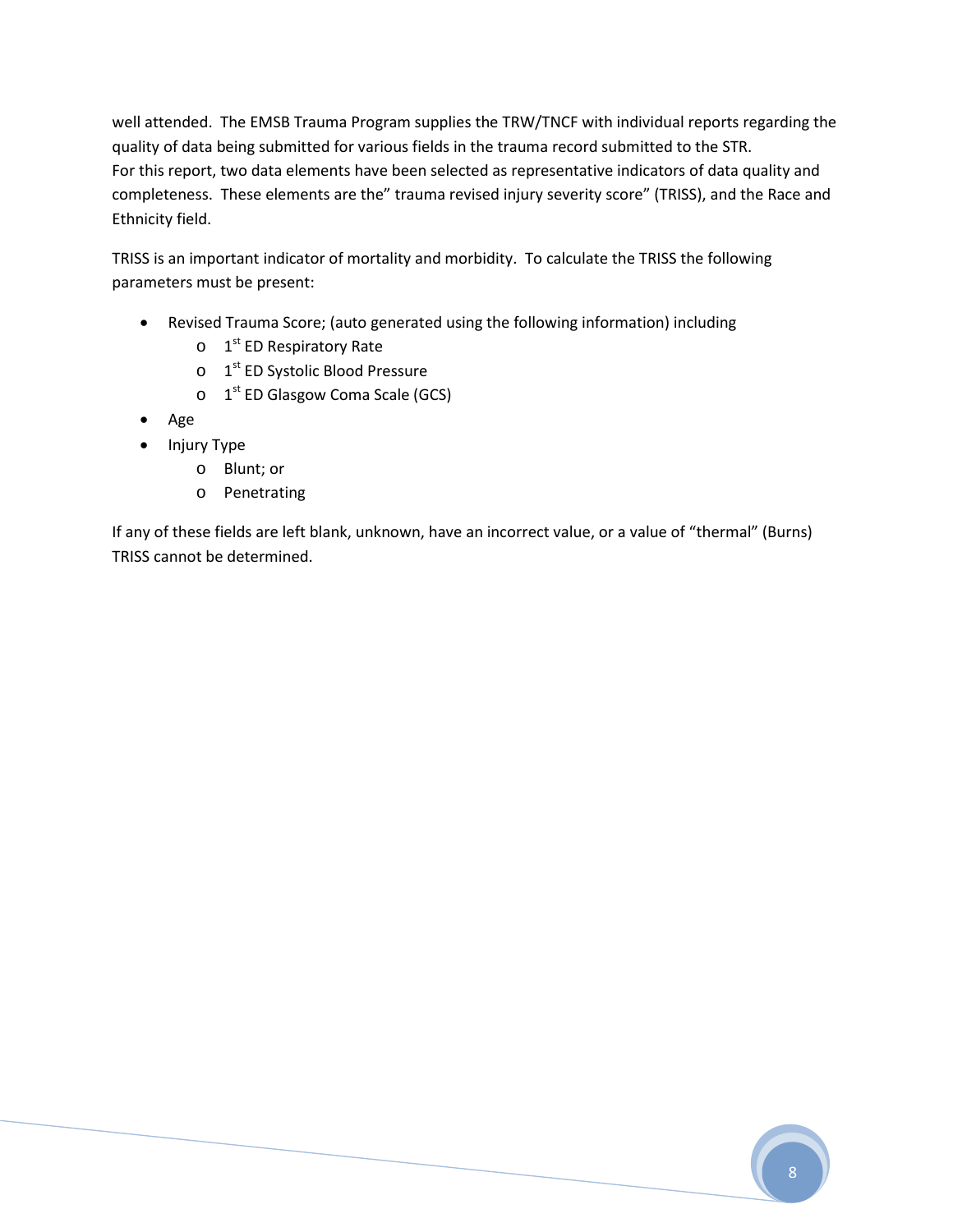## **RESULTS**

#### **Definitive Patient Care Records**

A total of 41,946 records were submitted by all reporting facilities for the seven years from 2005 through 2011. Table 2 provides the number of records submitted by participants in the volunteer trauma registry and represent trauma records from facilities that are not currently seeking designation as a trauma center.

#### **Total Number of Trauma Records Submitted to the State Trauma Registry 2005 through 2011 Table 1.**

| 2005 | 2006 | 2007 | 2008 | 2009 | 2010 | 2044<br>∠∪⊥⊥ | <b>Total</b>      |
|------|------|------|------|------|------|--------------|-------------------|
| 3749 | 4589 | 5977 | 6467 | 7023 | 7063 | 7078         | 41,946<br>44<br>4 |

## **Table 2.**

## **Number of Trauma Records submitted by VTRIP 2005 through 2011**

| 2005 | 2006 | 2007 | 2008 | 2009         | 2010 | 3011<br>40 I J | Total |
|------|------|------|------|--------------|------|----------------|-------|
| 450  | 7877 | 1665 | 1557 | 1212<br>ᅩJエム | 1156 | 1612<br>10 T Z | 8,539 |

## **Table 3.**

## **Number of Trauma Records defined as Definitive Patient Care Records 2005 through 2011**

| 2005 | 2006 | ד∩∩ר<br>ZUU. | 2008                | 2009 | 2010 | 2011<br>ZUII | Total         |
|------|------|--------------|---------------------|------|------|--------------|---------------|
| 2953 | 3622 | 4322         | $472^{\circ}$<br>43 | 5292 | 5487 | 5890         | 32,289<br>ົາລ |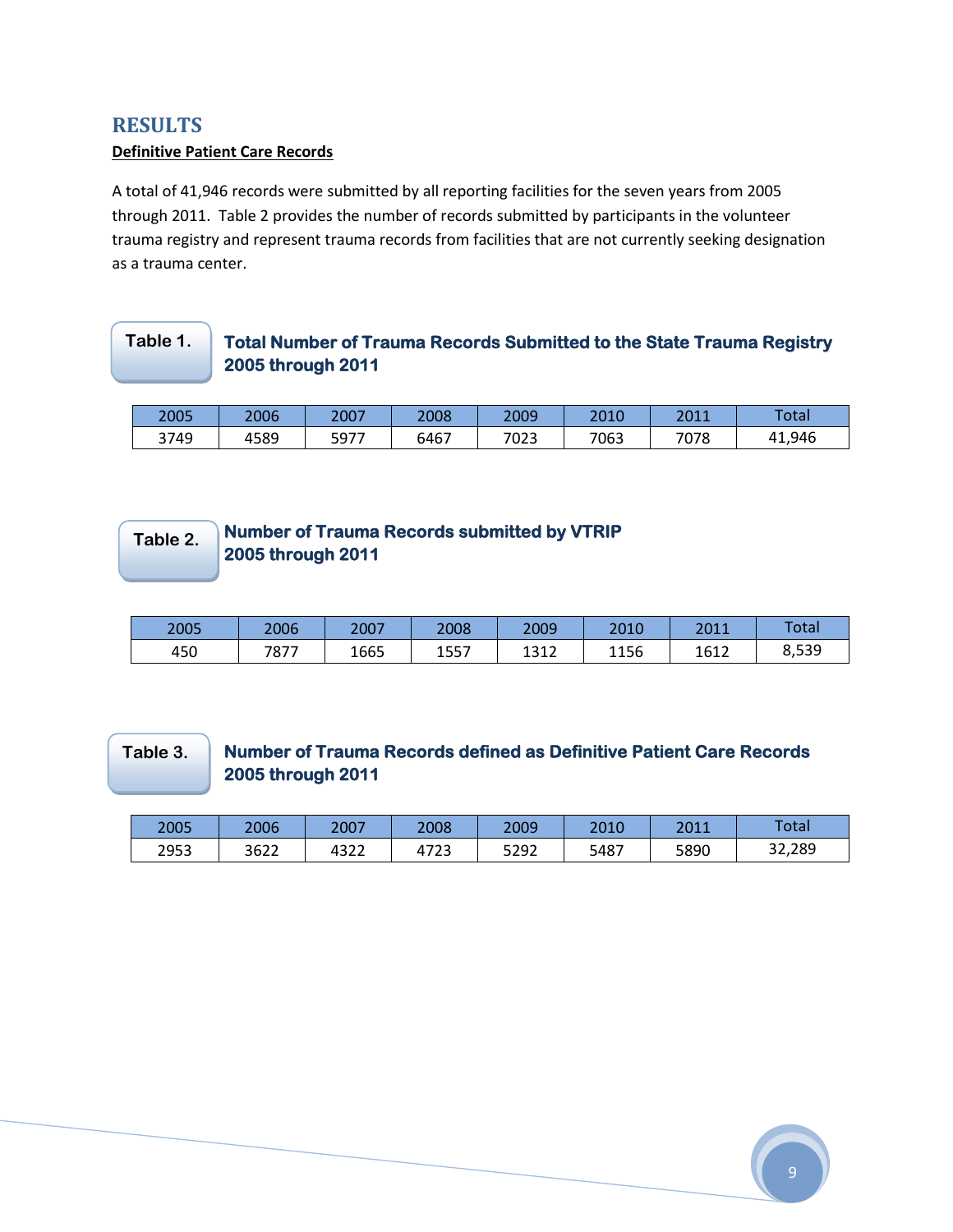Figure 1 shows a steady and positive trend of records suitable for TRISS analysis over the seven year period for these five facilities, increasing from 49% to nearly 85%.

#### **Percent of Trauma Records Suitable for TRISS Analysis 5 Developing Trauma Centers, 2005 through 2011 N=8,771 Figure 1.**



Figure 2 focuses on definitive patient care records to assess TRISS. The percentage of suitable records is relatively stable over the time period, at approximately 77%. Further analyses showed that most of the missing data elements resulted from 74% of the ineligible fields missing a Glasgow Coma Scale upon emergency department admission 35% not having a respiratory rate recorded and 24.7% not have a Systolic blood pressure recorded. (Figure 2).

## **Figure 2.**

#### **Percent of Trauma Records' Suitability for TRISS Analysis Definitive Patient Care Records 2005 through 2011 N=32,289**

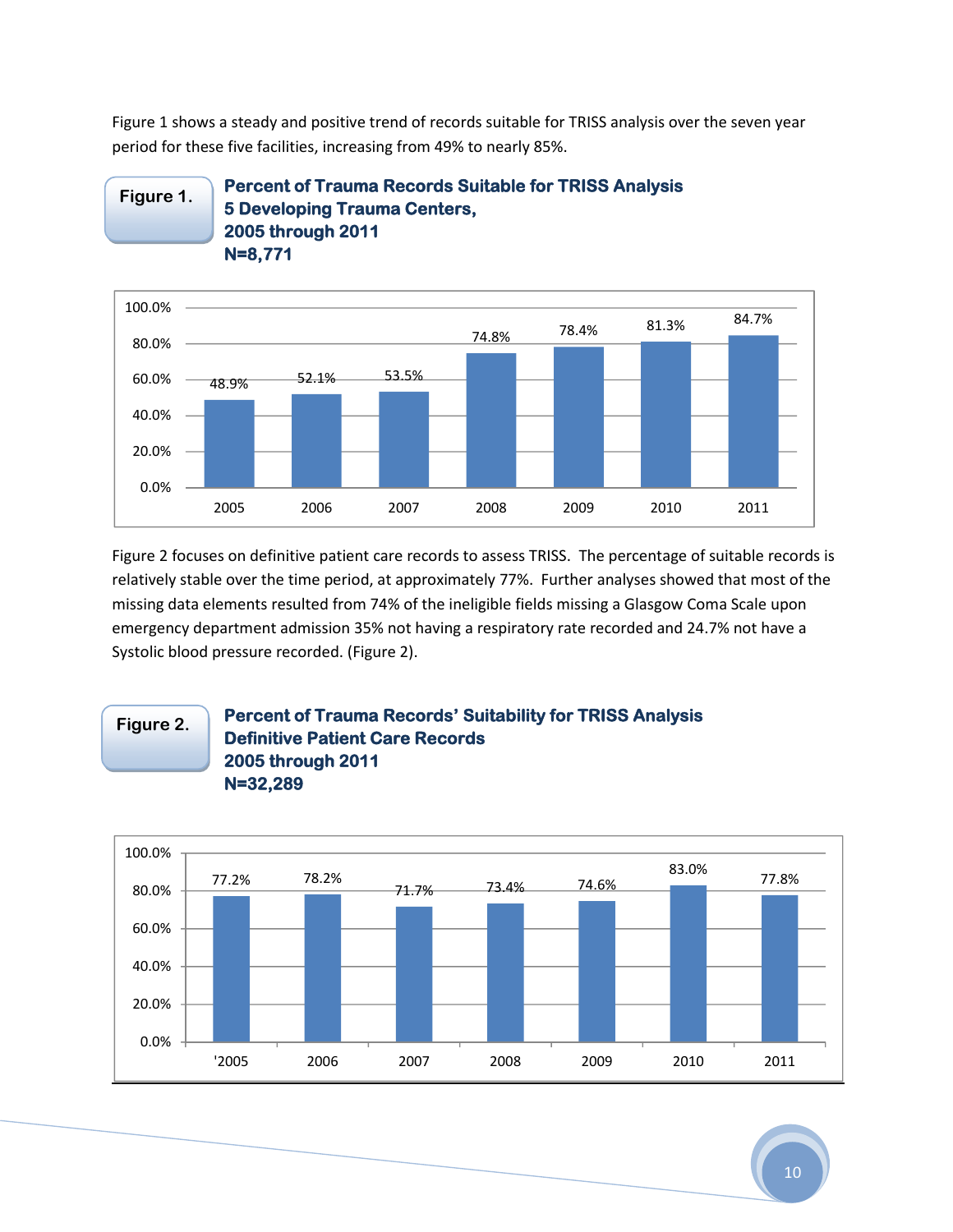#### **Data Quality – Race/Ethnicity**

Race/ethnicity was the other data field examined as an indicator for data quality. It is encouraging to note the high, and increasing, level of completeness for this field (Figure 3).

**Percent of Race/Ethnicity reported by Year Definitive Patient Care Records 2005 through 2011 N=32,289 Figure 3.**

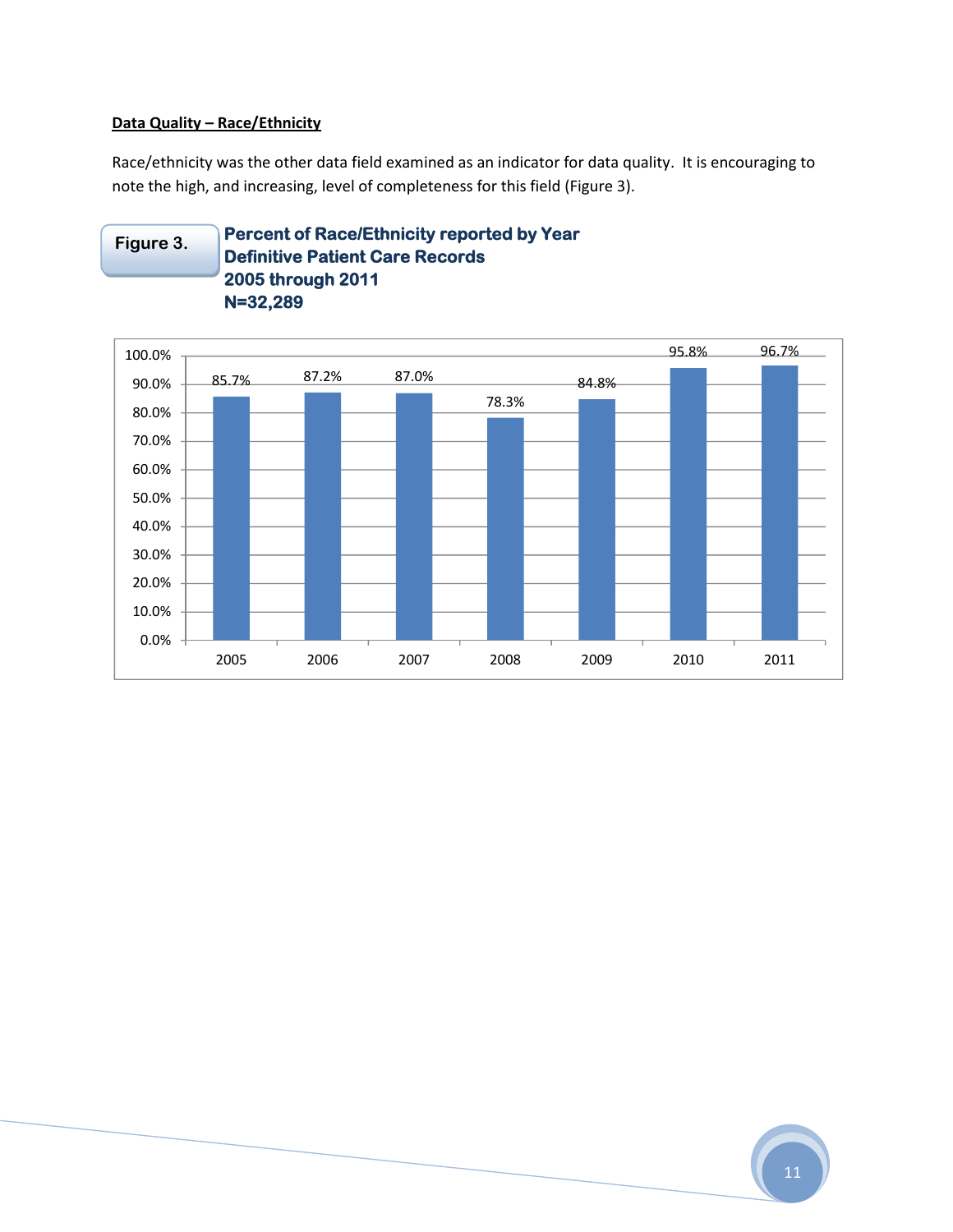#### **Demographics**

The following figures and tables describe some characteristics of the population contained in the definitive patient care records. Figure 4 shows the age and gender distribution. Males outnumber females in all age categories, except for the age 65 years and older.



Figure 5 demonstrates the racial/ethnic distribution of the trauma patients.

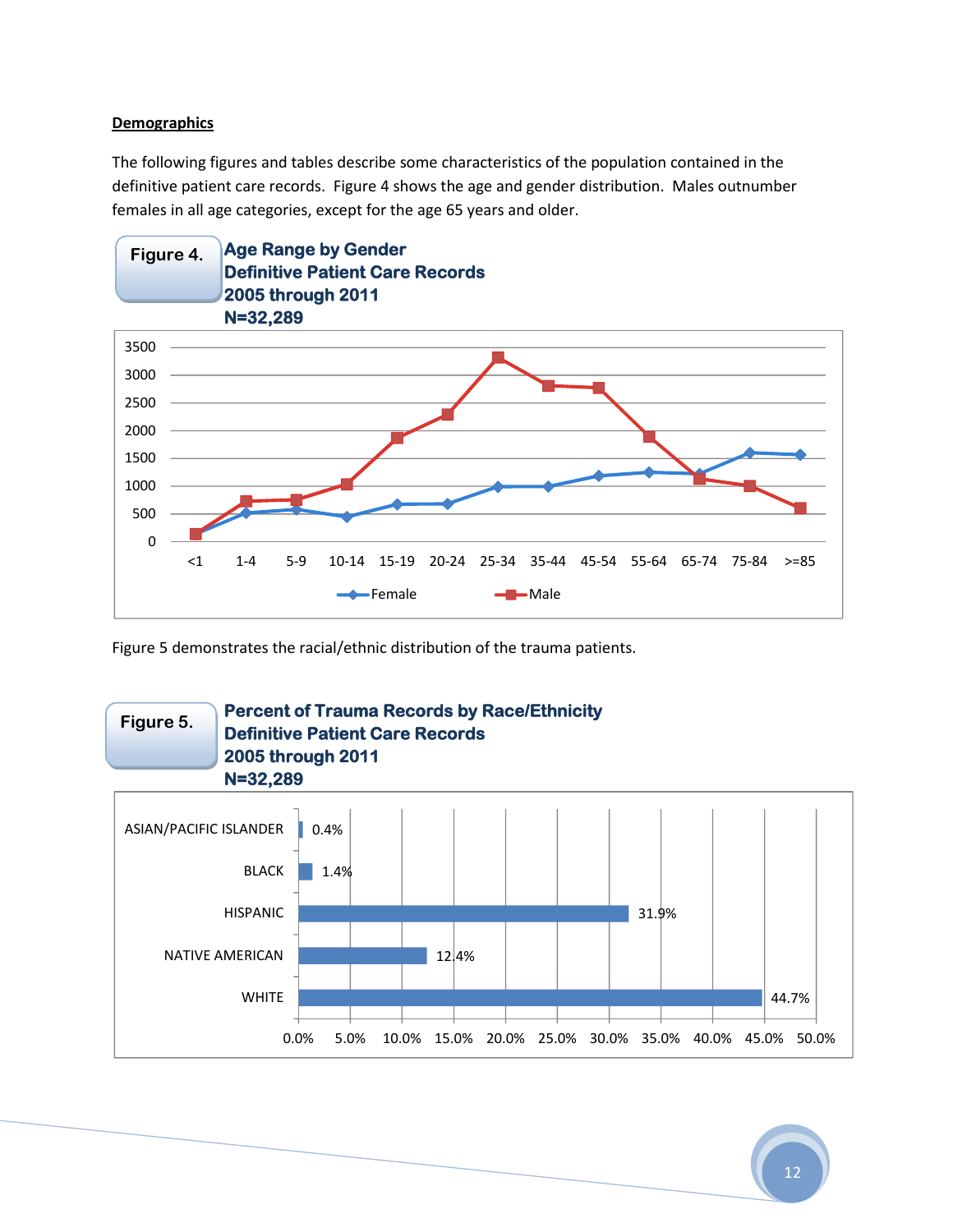**Tables 4 and 5 are included to show reporting of variables on alcohol and drug use. The usefulness of these fields is currently limited by missing values.**

#### **Alcohol Use Definitive Patient Care Records 2005 through 2011 Table 4.**

| <b>ALCOHOL USE</b>                           | <b>NUMBER</b> | <b>PERCENT</b> |
|----------------------------------------------|---------------|----------------|
| No (not suspected - not tested)              | 1,971         | 6.1%           |
| No (confirmed by test)                       | 1,322         | 4.1%           |
| Yes (confirmed by test - trace levels)       | 1,036         | 3.2%           |
| Yes (confirmed by test - beyond legal limit) | 299           | 0.9%           |
| Missing                                      | 27,661        | 85.7%          |
| TOTAL                                        | 32,289        | 100.0%         |

## **Table 5.**

## **Drug Use Definitive Patient Care Records 2005 through 2011**

| <b>DRUG USE</b>                             | <b>NUMBER</b> | <b>PERCENT</b> |
|---------------------------------------------|---------------|----------------|
| No (not suspected - not tested)             | 4902          | 15.2%          |
| No (confirmed by test)                      | 536           | 1.7%           |
| Yes (confirmed by test - prescription drug) | 397           | 1.2%           |
| Yes (confirmed by test-illegal use drug)    | 914           | 2.8%           |
| <b>Missing</b>                              | 25,540        | 79.1%          |
| TOTAL                                       | 32,289        | 100.0%         |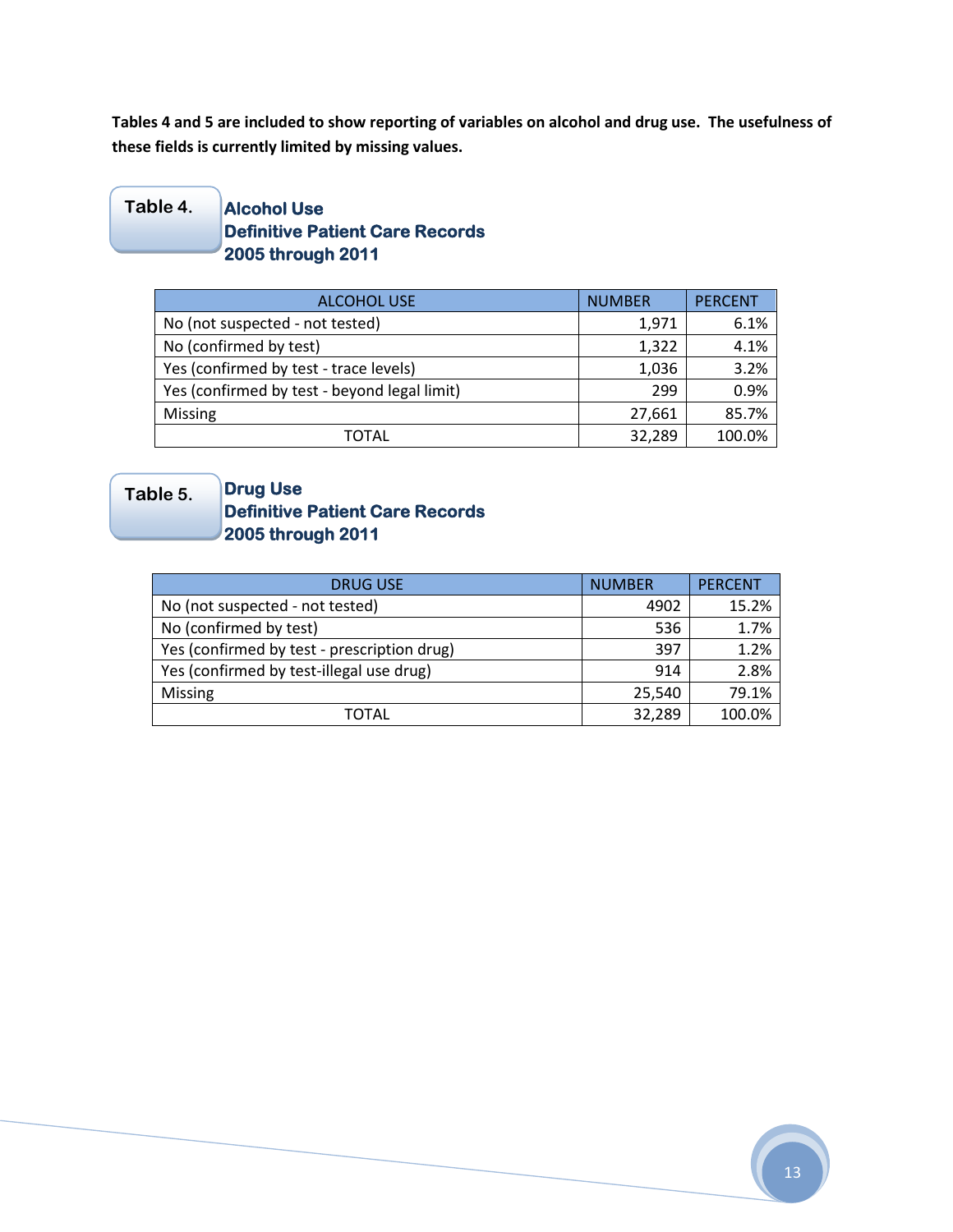Table 6 provides the payor sources for injured patients. Of the primary payor sources 43% are public sources including county government; other government; Indian Health Service; Medicaid and Medicare.

#### **Primary Payment Source Definitive Patient Care Records 2005 through 2011 Table 6.**

| PRIMARY PAYMENT SOURCE       | <b>TOTAL</b> | <b>PERCENT</b> |
|------------------------------|--------------|----------------|
| Car Insurance                | 783          | 2.4%           |
| <b>County Government</b>     | 1287         | 4.0%           |
| Government                   | 2094         | 6.5%           |
| <b>HMO</b>                   | 8377         | 25.9%          |
| <b>IHS</b>                   | 234          | 0.7%           |
| Medicaid                     | 5436         | 16.8%          |
| Medicare                     | 6188         | 19.2%          |
| <b>Other Insurance</b>       | 449          | 1.4%           |
| Self Pay                     | 5400         | 16.7%          |
| <b>Worker's Compensation</b> | 1273         | 3.9%           |
| <b>UNKOWN</b>                | 768          | 2.4%           |
| <b>TOTAL</b>                 | 32289        | 100.0%         |

Figure 6 shows patients discharged from facilities with an outcome of dead. Over the seven year period, 1458 patients had a discharge status of "dead". From 2005 to 2011, there was an average mortality percentage of about 4.5%.



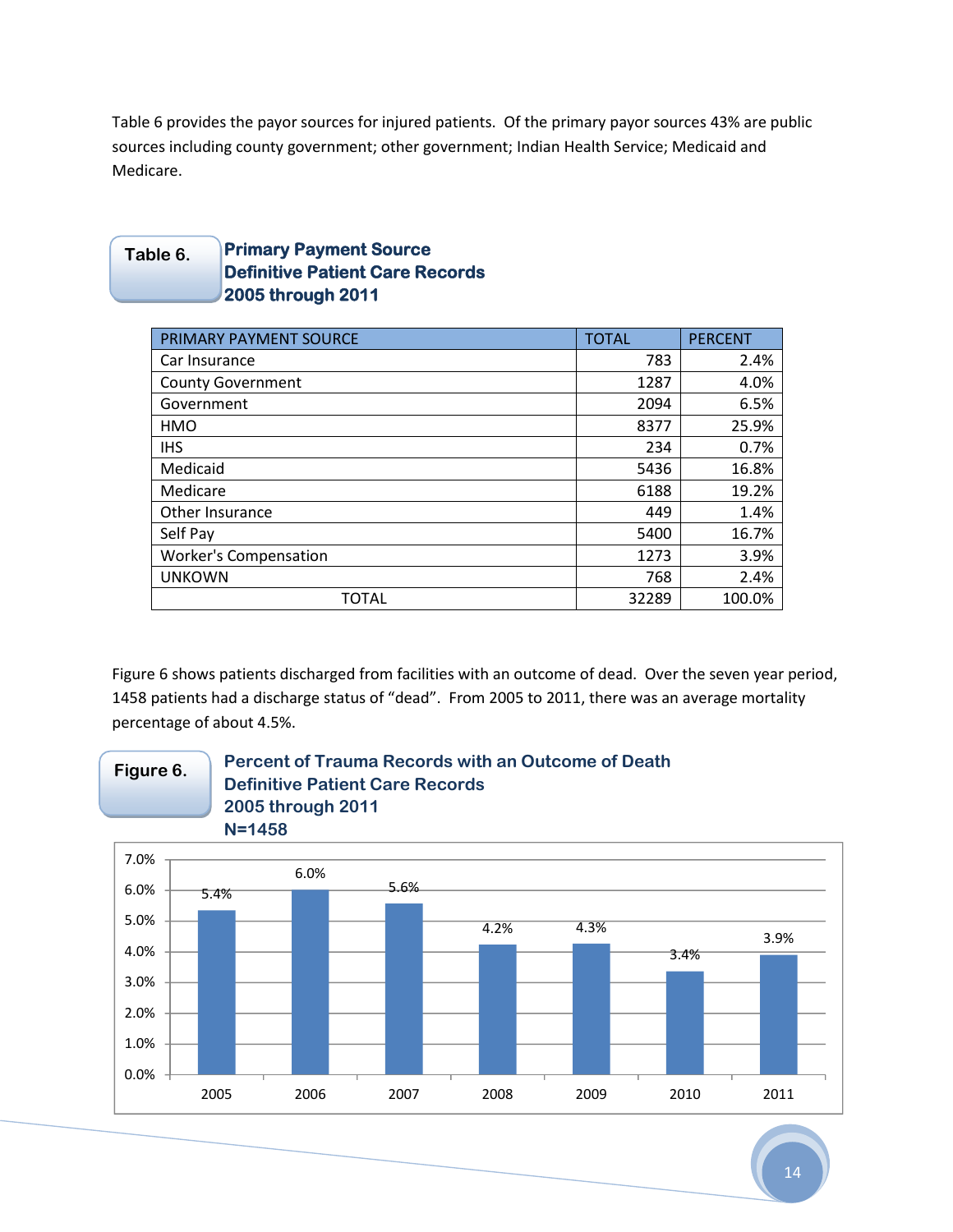Figure 7 shows the most frequent causes of injury. Of all the injuries 37.7% resulted from falls, and figures 9 and 10 indicated that those falls were mostly in the older population and resulted from falls from a standing level. This pattern was seen in both males and females. Not only are falls the most frequent cause of injury for all trauma patients, they are also the most common cause of injury for those patients who died (Figure 8). Gunshot wounds were the seventh leading cause of injury for all the patients, yet they were the third leading cause of death. It is interesting to note that GSW cause of injury increased from 2.3% to 3.9% with the addition of UNM data. Motorcycle crashes were the fifth leading cause of injury but the fourth leading cause of mortality.

#### **Top 10 Cause of Injury Definitive Patient Care Records 2005 through 2011 N=20,233 Figure 7.**



**Figure 8.**

## **Top 10 Cause of Injury Deaths Definitive Patient Care Records 2005 through 2011 N=1458**

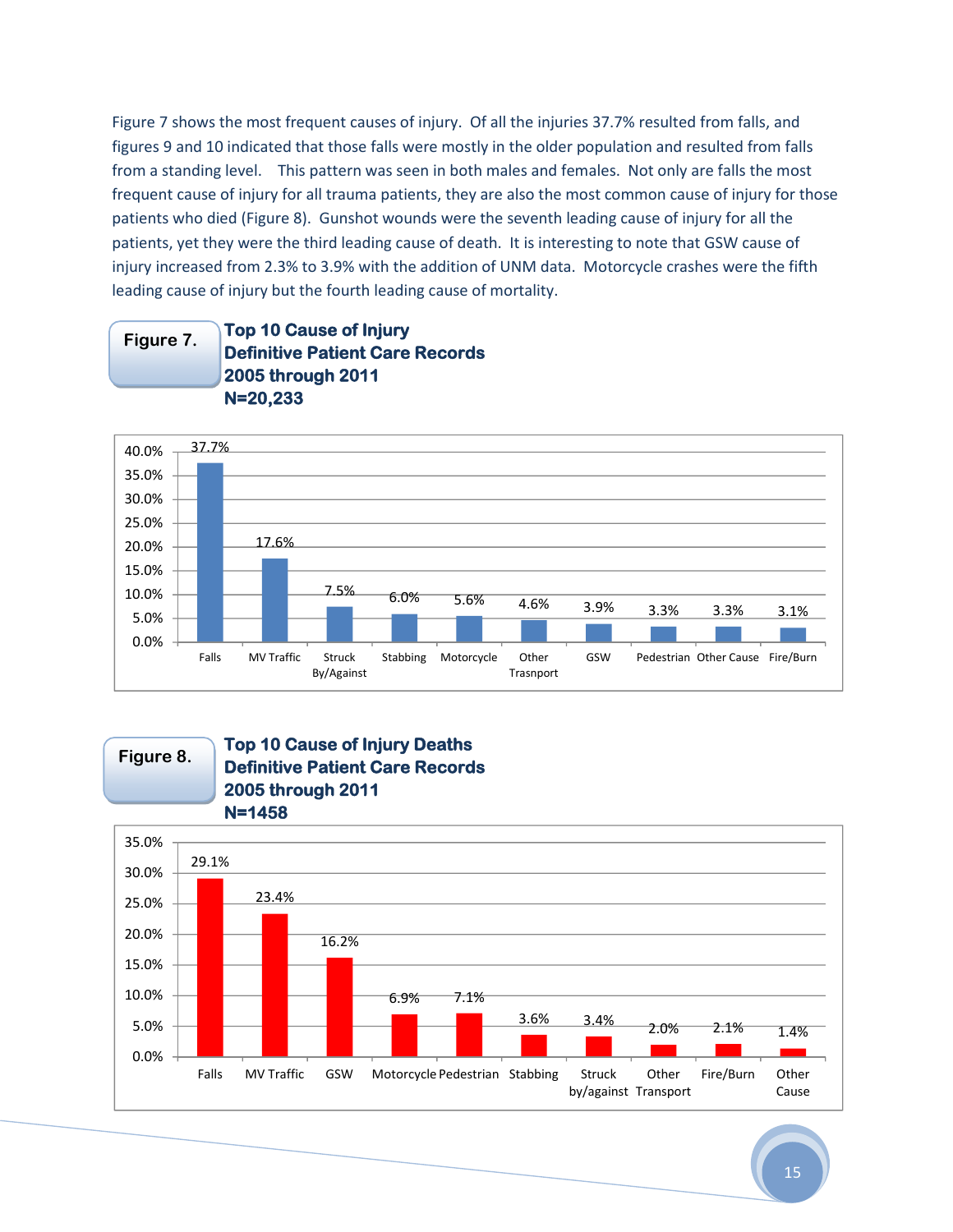Table 7 shows the distribution of Injury Severity Scores (ISS). Nearly all of the patients in the STR data set had a minor or moderate ISS. These patients would be expected to live and have a good outcome. In the moderately level 2.7% died. Most of these deaths, 57%, resulted from older patients with "fall" as the cause of injury.

#### **Trauma Records by ISS Definitive Patient Care Records 2005 through 2011 Table 7.**

| <b>ISS RANGE</b>      | <b>NUMBER</b> | <b>PERCENT</b> | <b>DEATHS</b> | Case fatality |
|-----------------------|---------------|----------------|---------------|---------------|
| $1 - 8$               | 17242         | 53.4%          | 122           | 0.7%          |
| $9 - 15$              | 10262         | 31.8%          | 280           | 2.7%          |
| 16-24                 | 2754          | 8.5%           | 204           | 7.4%          |
| $>24$                 | 1959          | 6.1%           | 843           | 43.0%         |
| <b>ISS NOT VALUED</b> | 72            | 0.2%           | 9             | 12.7%         |
| <b>TOTAL</b>          | 32289         | 100.0%         | 1458          | 4.5%          |

#### **Number of Trauma Records with ISS 9-15 with a death due to a fall By Age/Gender Definitive Patient Care Records 2005 through 2011 N=161 Figure 9.**

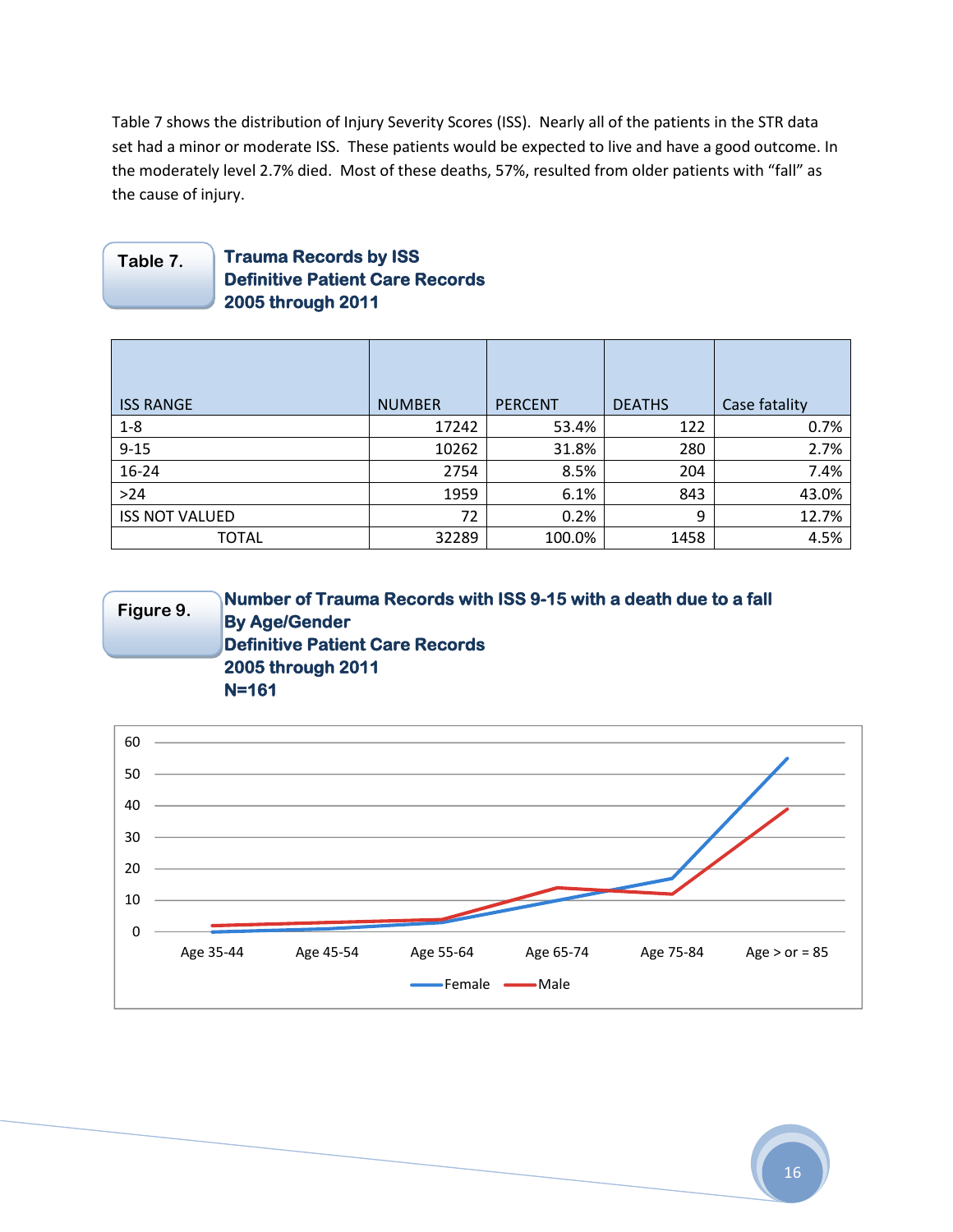

## **Figure 10.**

**Falls by Subcategory Definitive Patient Care Records 2005 through 2011**

#### **Figure 11.**

#### **Falls from the Same Level By Age Group Definitive Patient Care Records 2005 through 2011 N=5597**

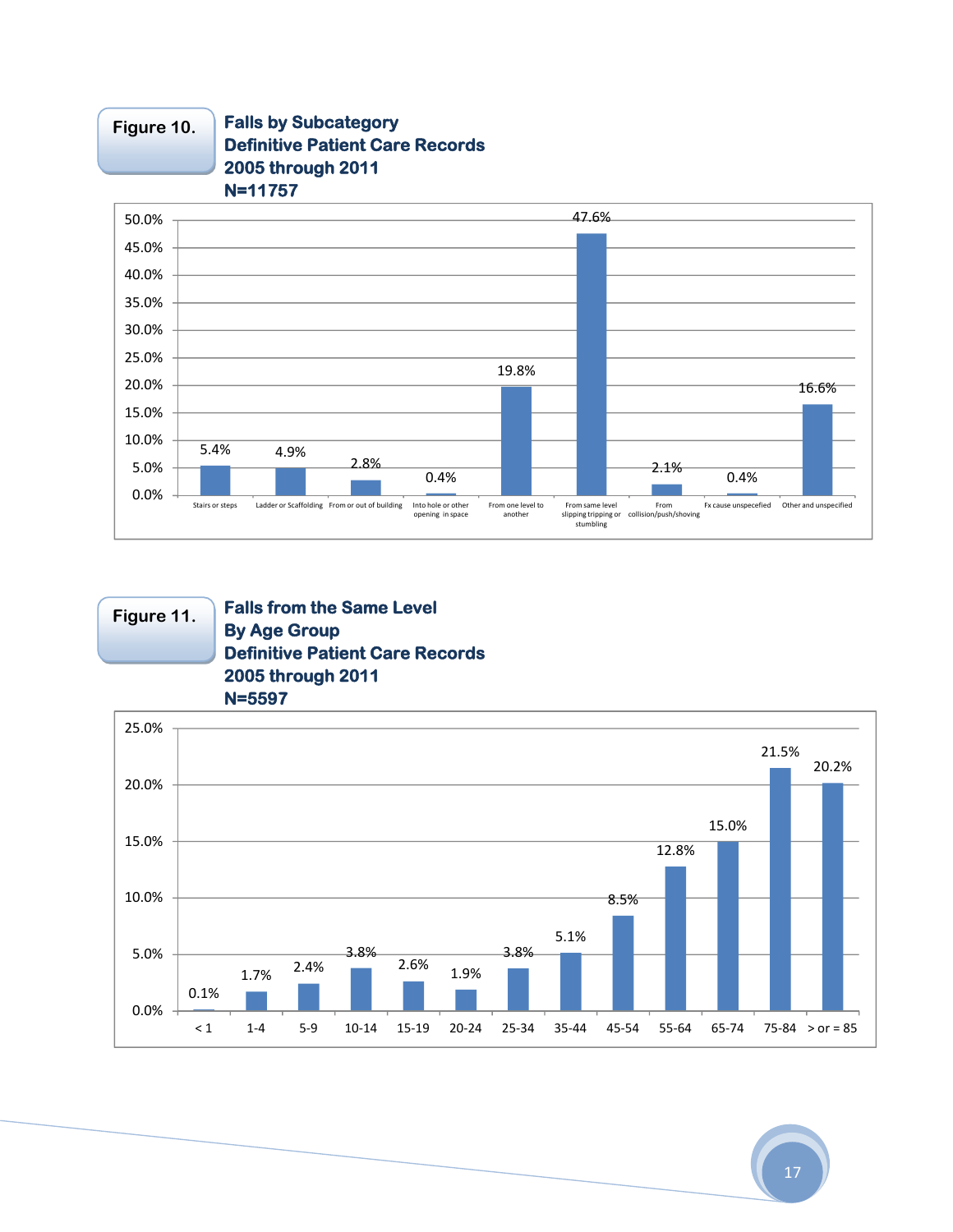

#### **Falls by Subcategory among Males by Age Group Definitive Patient Care Records 2005 through 2011 N=5539**



**Figure 13.**

#### **Falls by Subcategory among Females by Age Group Definitive Patient Care Records 2005 through 2011 N=6134**



\*84 Patient Records Not Valued in Falls subcategory by Gender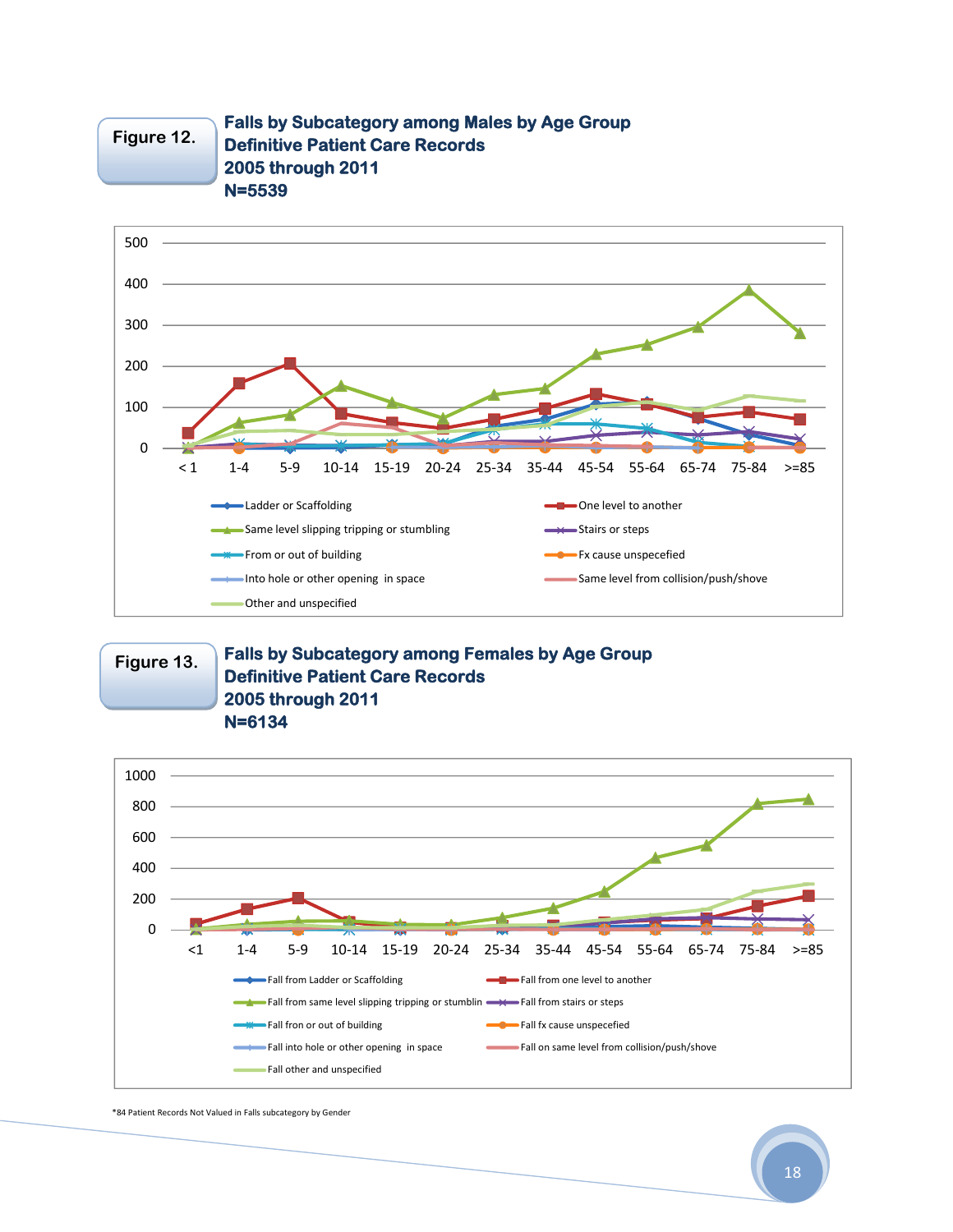#### **Falls by Race/Ethnicity Definitive Patient Care Records 2005 through 2011 N=11757 Figure 14.**



## **Figure 15.**

## **Fall Deaths by Age Group Definitive Patient Care Records 2005 through 2011 N=396**

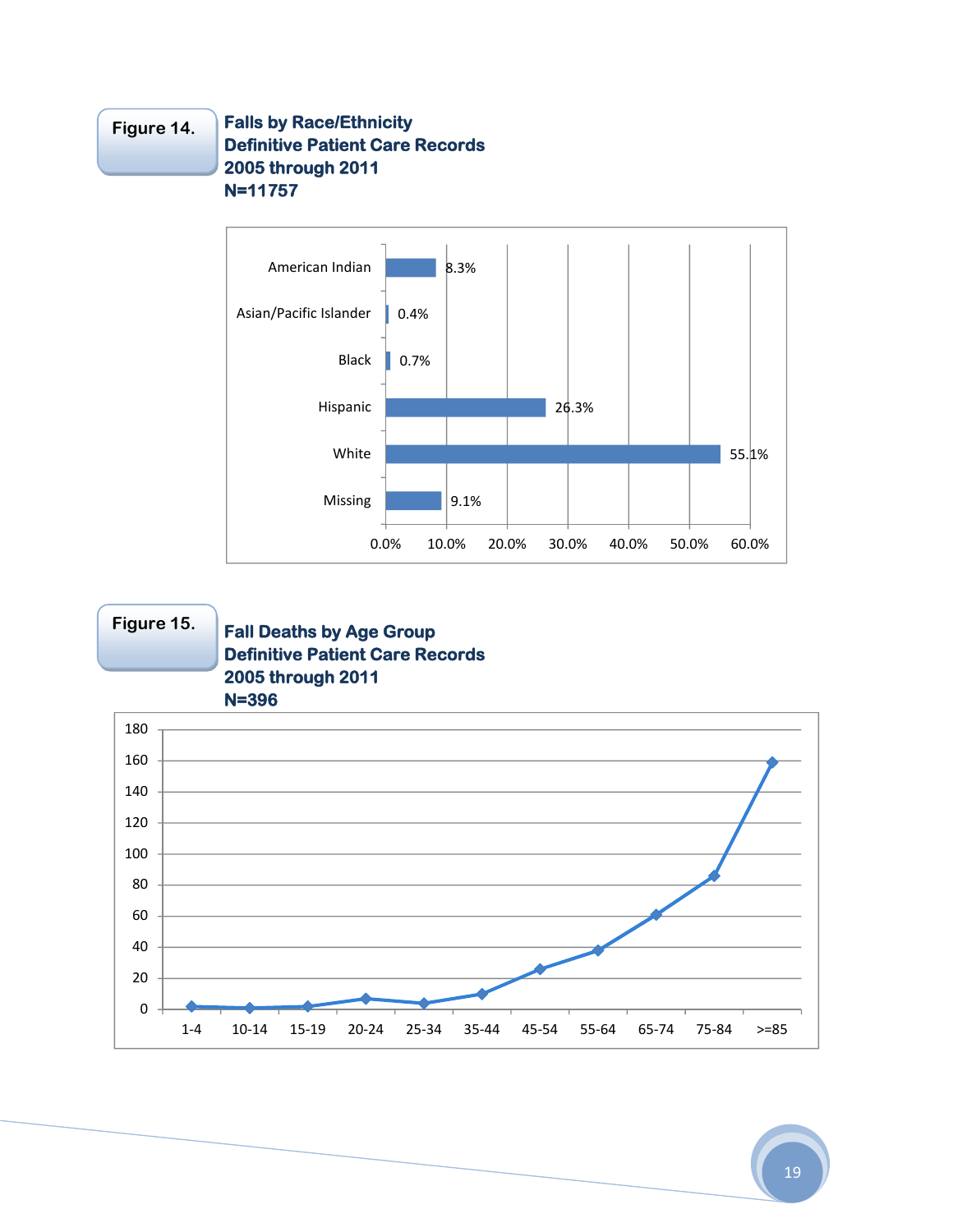## **CONCLUSIONS**

The STR contains a great deal of information on injured patients. This data collection is ongoing and goes back over a seven year period, allowing some observation of trends. It is encouraging to observe the increasing reporting of certain data fields, such as TRISS and race/ethnicity.

It is important to note the large percentage of patients with severe, and sometimes fatal, injuries as a result of falls.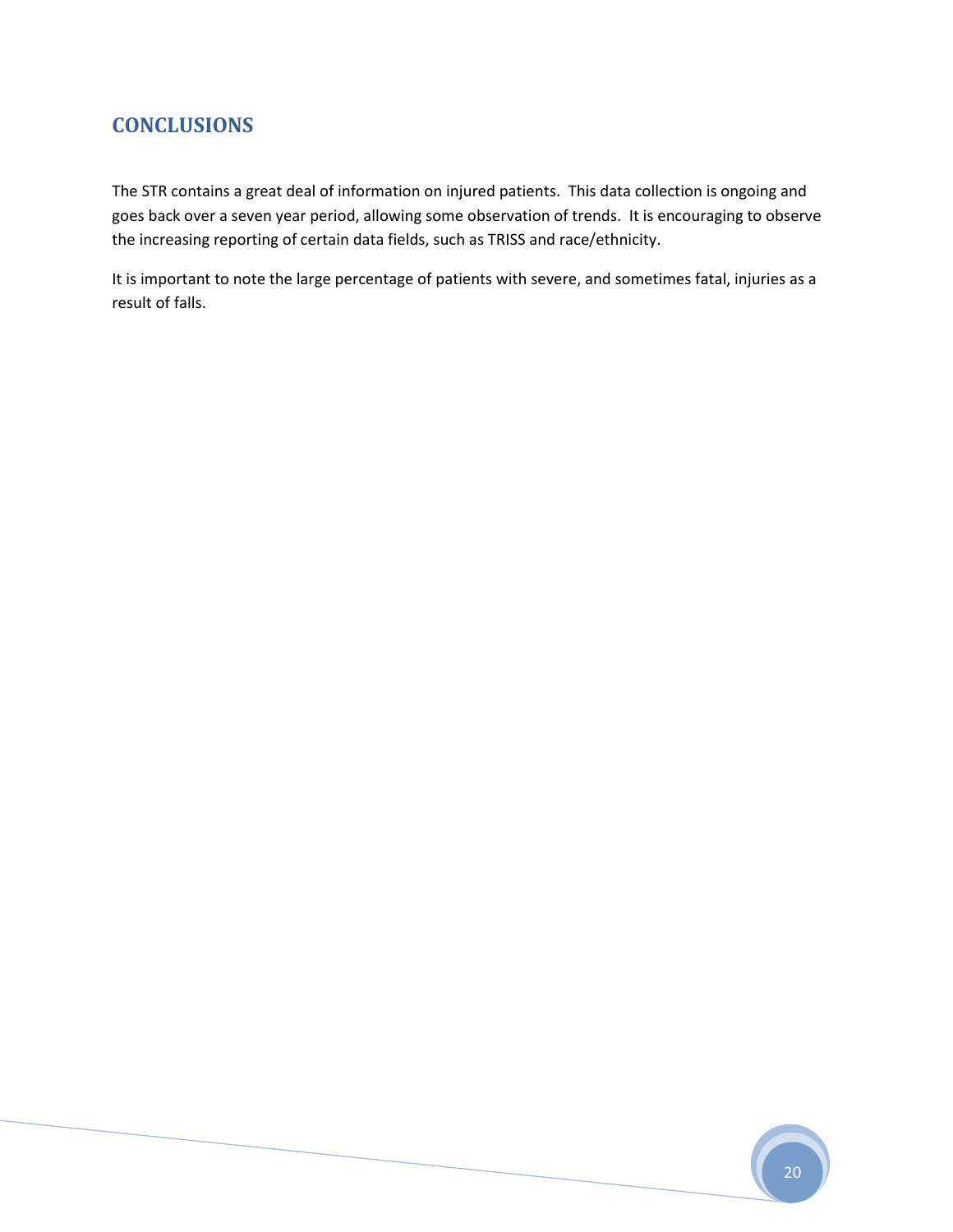# New Mexico Trauma Data Preliminary Report 2012

9/4/2013

Trauma Program EMS Bureau Epidemiology and Response Division New Mexico Department of Health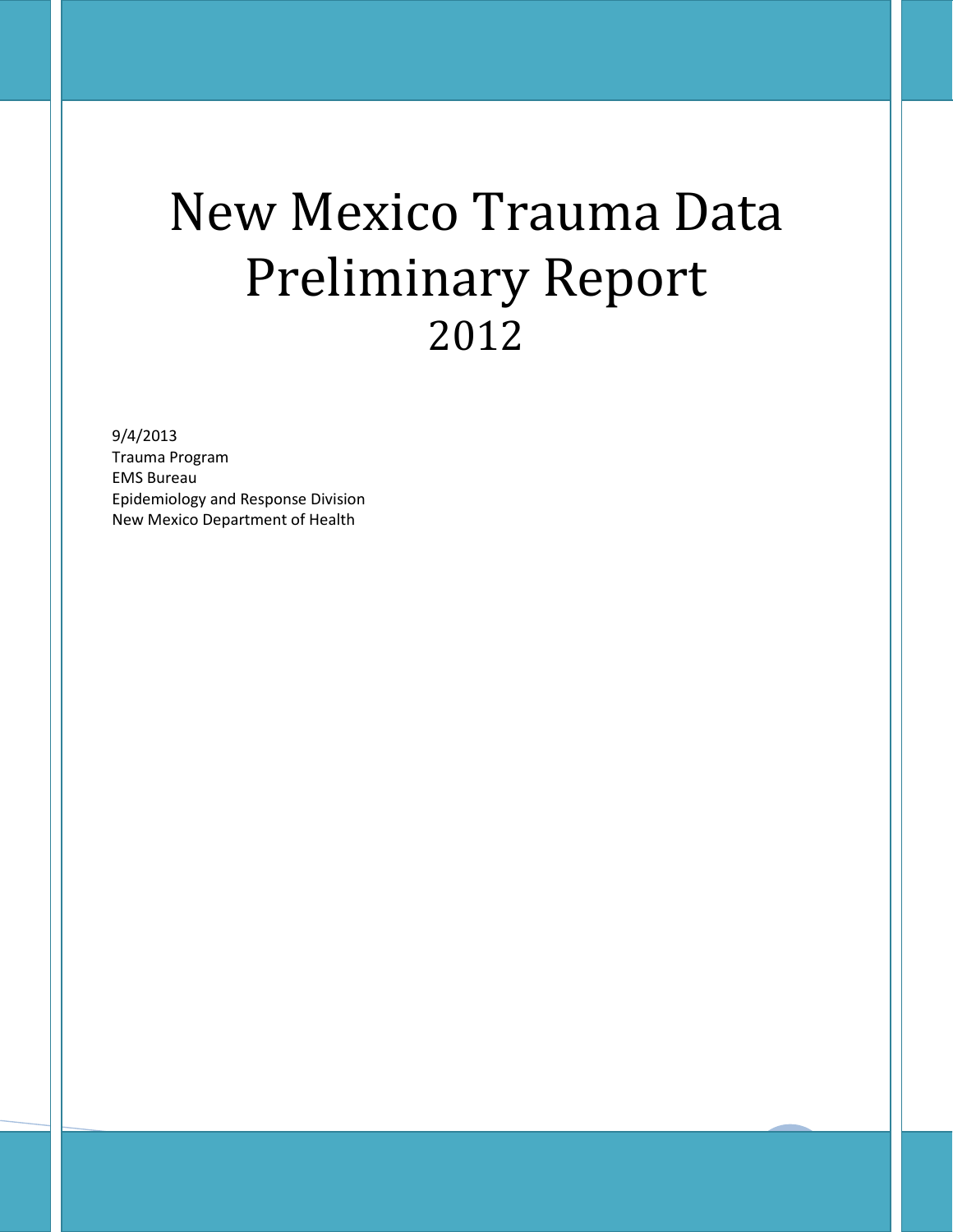## **Introduction**

The following preliminary report follows the same methods as indicated in the 2005-2011 report. This report shows only a partial look at all the 2012 data that has been submitted, and is expected to be finalized with input from the Trauma Performance Improvement Committee and the Trauma System Fund Authority by February 2014.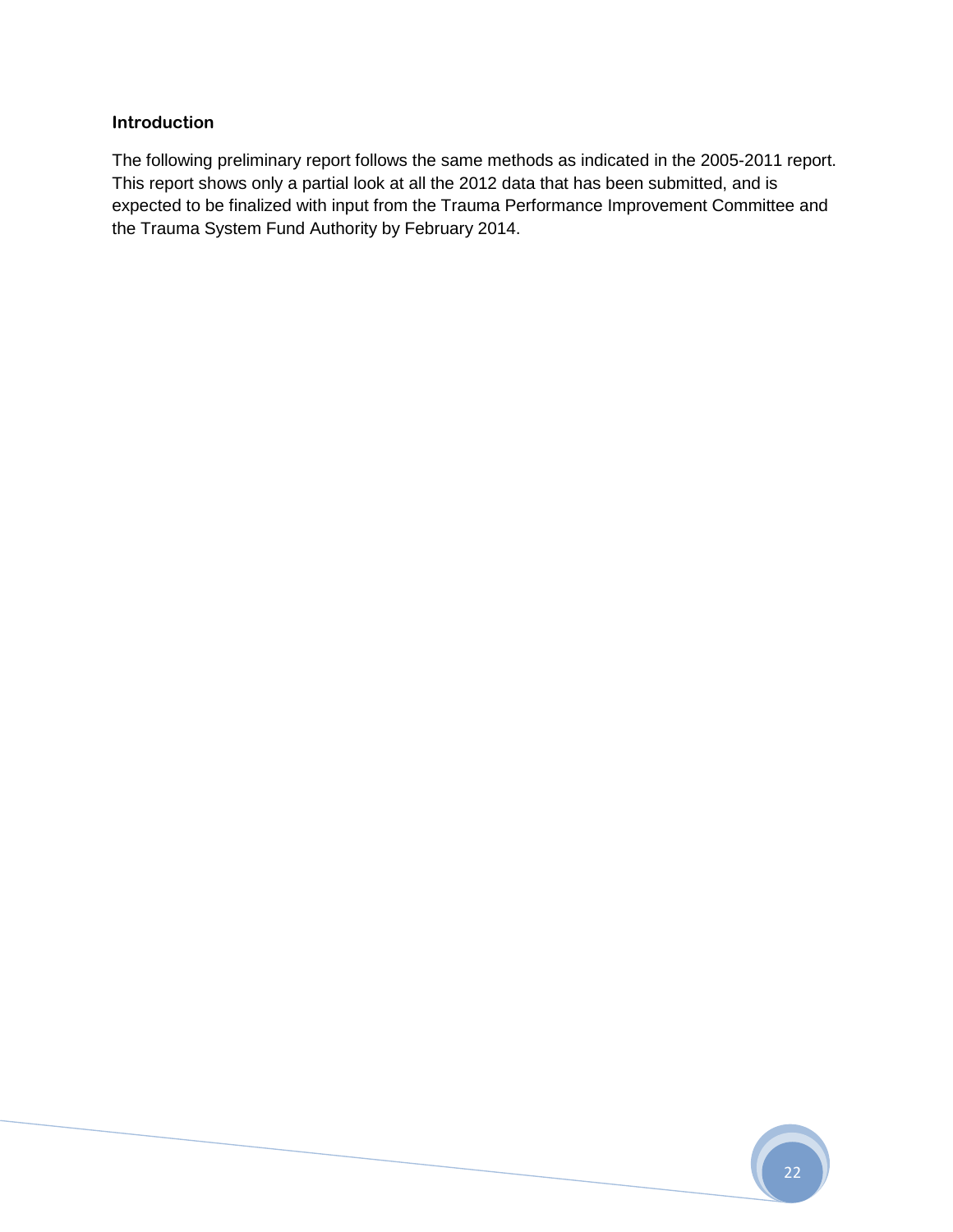## **RESULTS – 2012 Data Definitive Patient Care Records (DPC)**

A total of 6944 records were submitted by all reporting facilities in 2012. This number excludes the Texas facilities designated as New Mexico Trauma Centers. Figure 1 provides the percent of records submitted by level of trauma centers. There are currently 14 trauma centers submitting data to the STR. There are nine (9) facilities submitting as part of the Volunteer trauma registry. Of those 9, two (2) are developing trauma centers.



Table 1

Number of records defined as Definitive Patient Care Records By Reporting Level of Trauma Center 2012

| LEVEL OF TRAUMA CENTER (TC)  | <b>TOTAL</b> |
|------------------------------|--------------|
| Level I Trauma Centers (1)   | 2200         |
| Level III Trauma Centers (6) | 2338         |
| Level IV Trauma Centers (4)  | 249          |
| VTR(8)                       | 1325         |
| <b>Grand Total</b>           |              |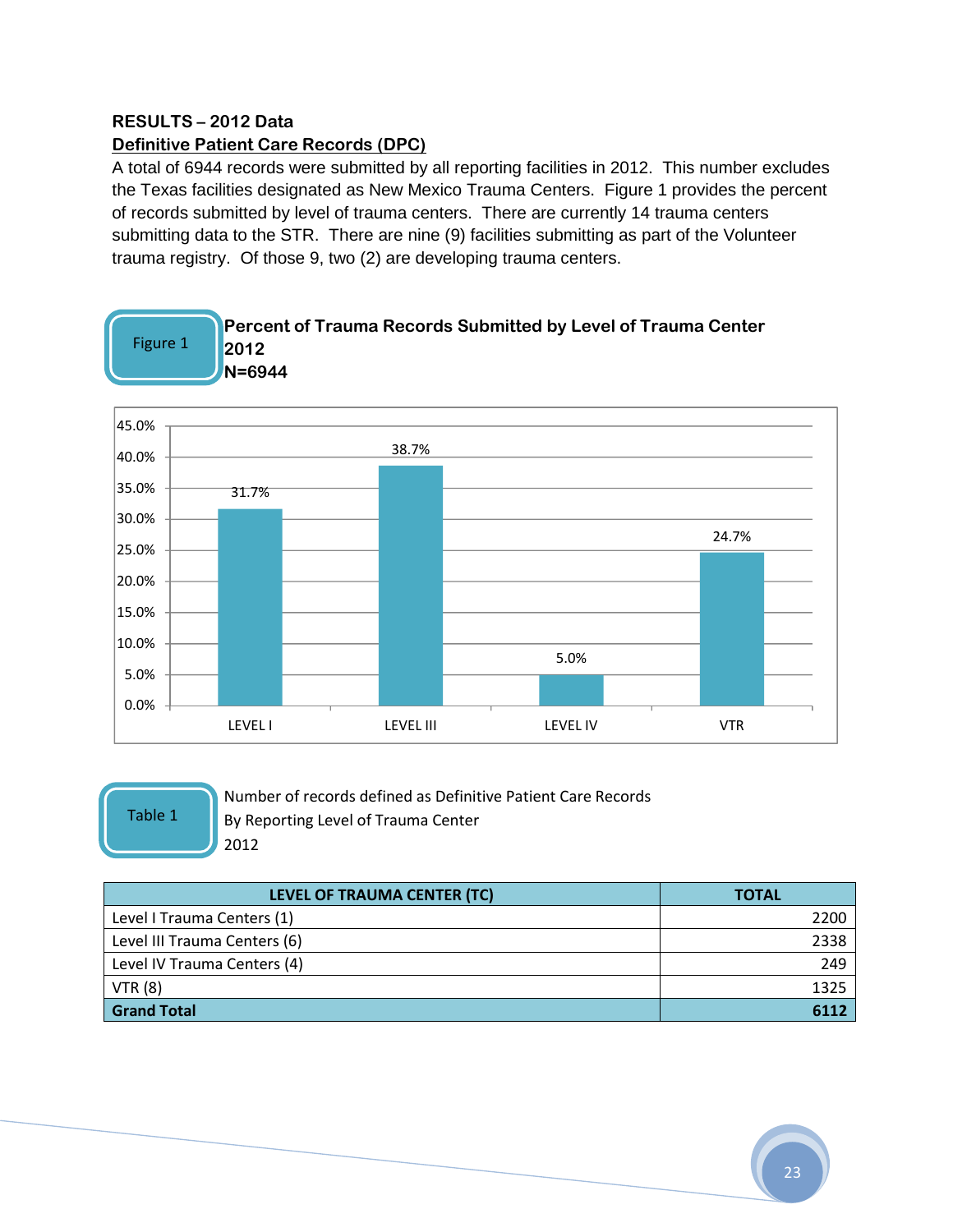## **RESULTS Data Quality**

## **TRISS ANALYSIS**

Figure 2 Focuses on Suitability for TRISS analyses. Of the 6112 DPC records, 79.7% were suitable, down from the 2005-2011 report of 84.7%. Of the 1243 records that were suitable the majority of records had GCS and SPB not valued. It appears that this is an education issue at the facility level for abstraction.



## **Race/Ethnicity**

In Figure 3, it shows that in 2012, 98.5% race/ethnicity valued, which is less than 2% not valued. As a result, analysis of race/ethnicity can be significant for further study of trauma.



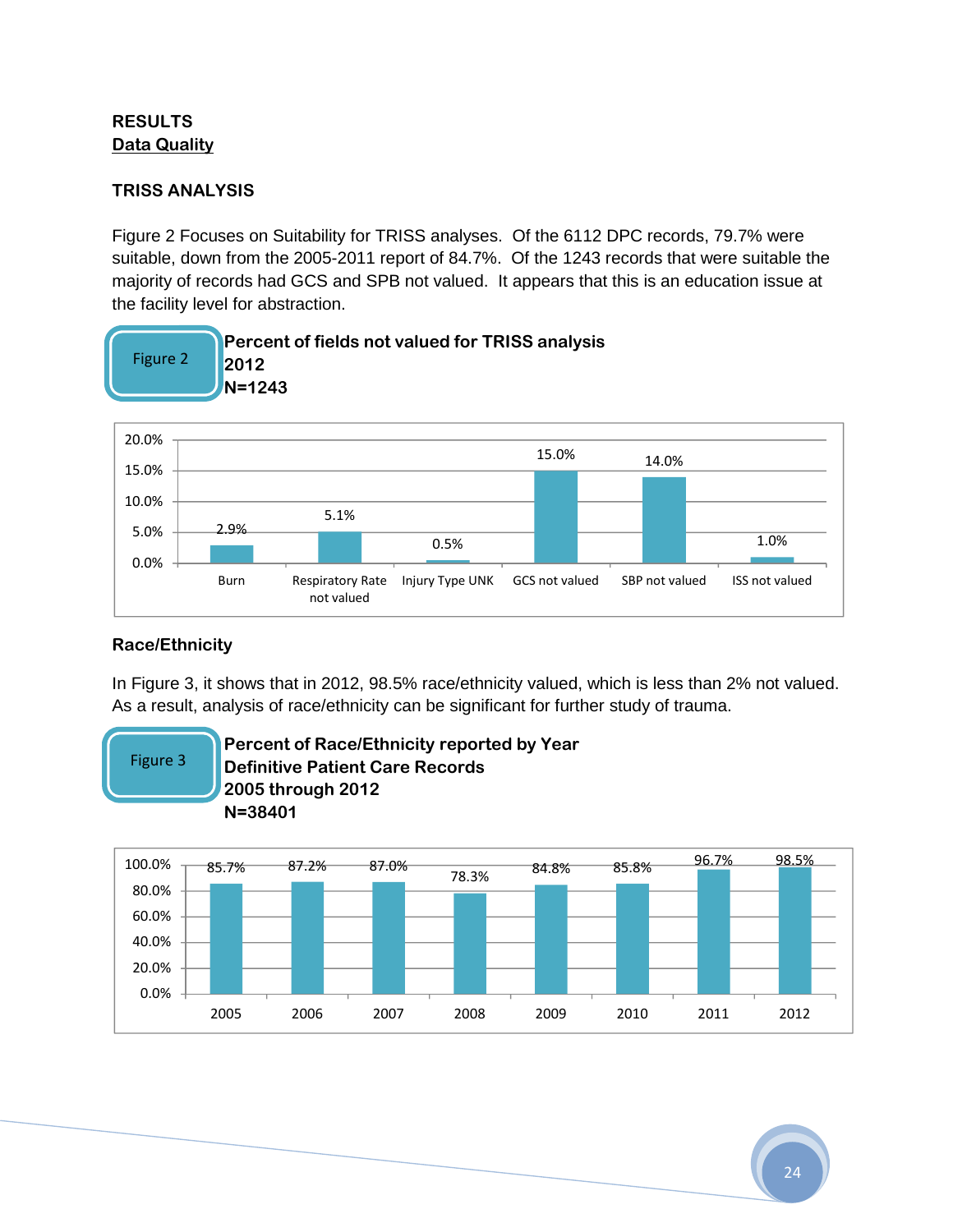## **Demographics**

The following figures and tables describe some characteristics of the population contained in the DCP records. Figure 4 shows the age and gender distribution. This is relatively unchanged from previous years. Males continue to outnumber females in all age categories, except for the age of 65 and older. The age group of 25-34, accounts for 13.6% of trauma related injuries, while >85% is number 5, with falls being the major cause of injury. All other age groups were less than 10%



Figure 5

#### **Top 6 Percent of Trauma Records by Age Range Definitive Patient Care Records N=6112**

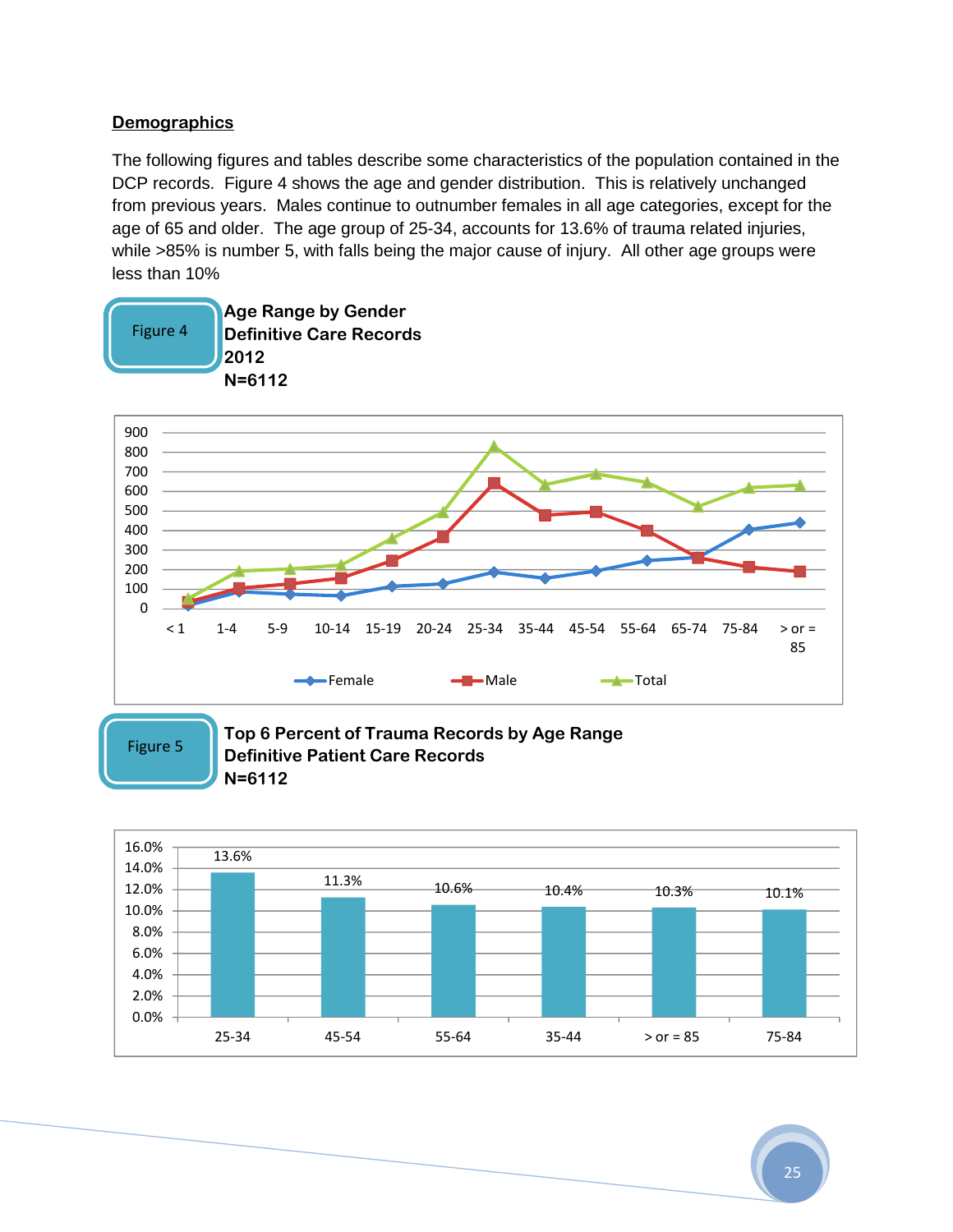## **Race/Ethnicity**

Figure 6 shows an increase from the 2005-2011 report for category of White from 44.7% to 54.1% in 2012.

**Percent of Trauma Records by Race/Ethnicity Definitive patient Care Records 2012 N=6112** Figure 6

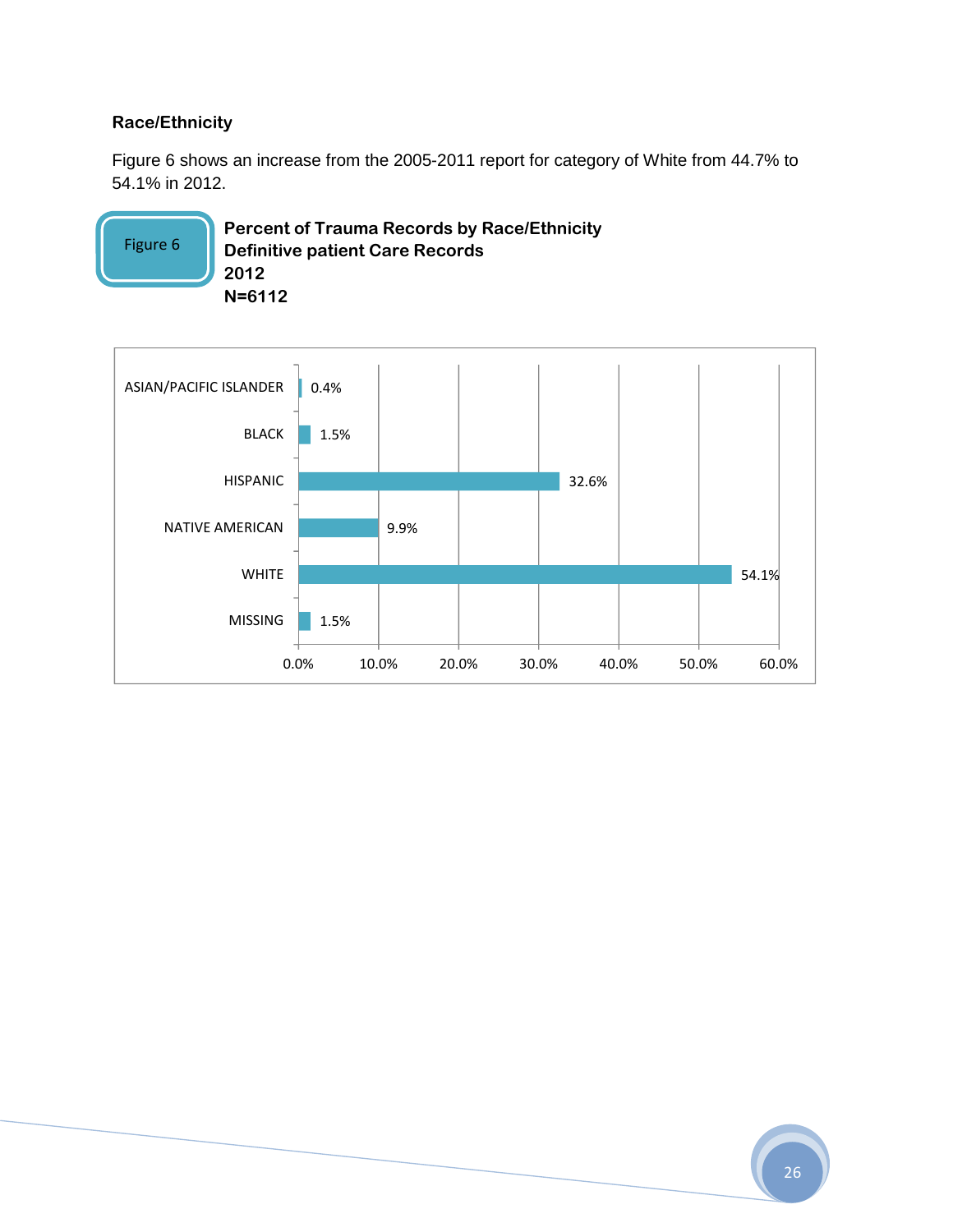## **Alcohol/Drug Testing**

As noted by Tables 2 and 3 an increase in reporting is noted for alcohol and drug use. There is a decrease in missing values for alcohol from 85.7% in the 2005 through 2011 report to 16.3% in 2012, and drug use from 79.1% to 38.8%. There is also an increase in testing for alcohol from 8.2% to 41.3%.

# Table 2

**Alcohol Use Definitive Patient Care Records 2012**

| <b>ALCOHOL USE</b>                           | <b>NUMBER</b> | <b>PERCENT</b> |
|----------------------------------------------|---------------|----------------|
| No (not suspected - not tested)              | 2482          | 40.6%          |
| No (confirmed by test)                       | 1595          | 26.1%          |
| Yes (confirmed by test - trace levels)       | 634           | 10.4%          |
| Yes (confirmed by test - beyond legal limit) | 404           | 6.6%           |
| <b>Missing</b>                               | 997           | 16.3%          |
| TOTAL                                        | 6112          | 100.0%         |

Table 3

#### **Drug Use Definitive patient Care Records 2012**

| <b>DRUG USE</b>                             | <b>NUMBER</b> | <b>PERCENT</b> |
|---------------------------------------------|---------------|----------------|
| No (not suspected - not tested)             | 2868          | 46.9%          |
| No (confirmed by test)                      | 273           | 4.5%           |
| Yes (confirmed by test - prescription drug) | 228           | 3.7%           |
| Yes (confirmed by test - illegal drug use)  | 369           | 6.0%           |
| <b>Missing</b>                              | 2374          | 38.8%          |
| <b>TOTAL</b>                                | 6112          | 100.0%         |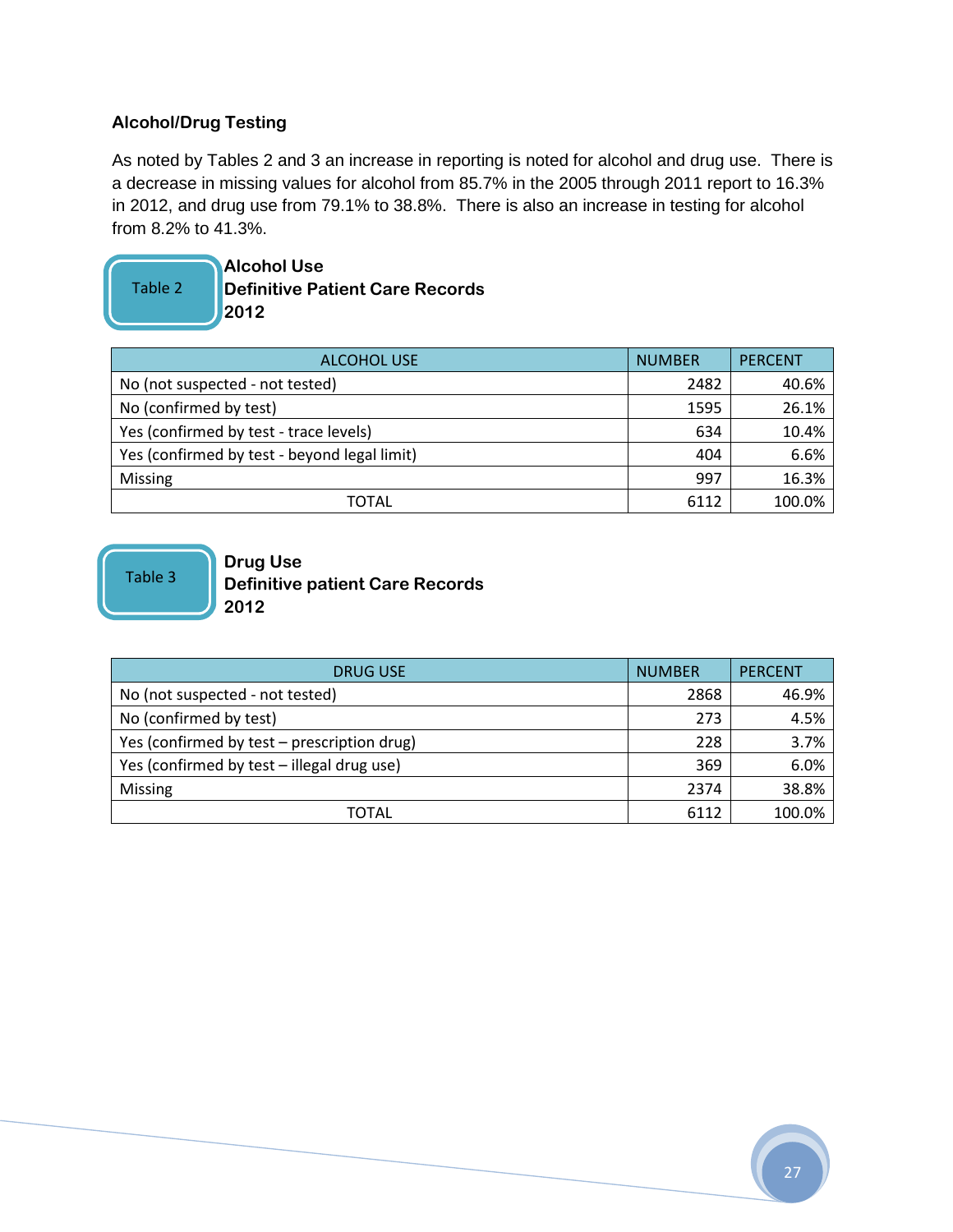Figure 7 shows patients discharged from facilities with an outcome of dead. The average mortality has decreased from 5.4% iin 2005 to 3.2% in 2012 with an apparent continued decrease in mortality.



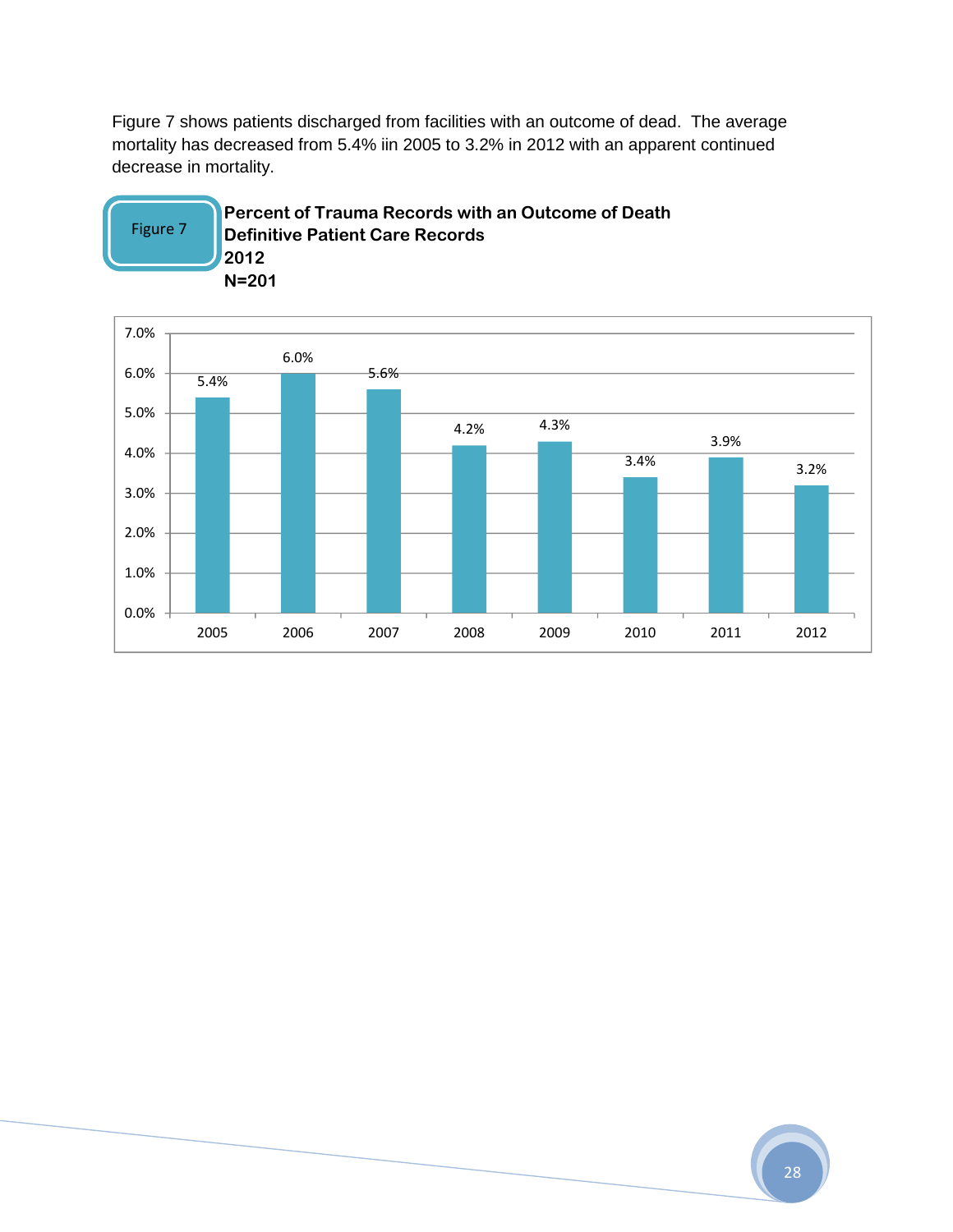## **Transfers to UNM**

Figures, 8 through 11 focus on transfers to UNM from Trauma Centers and Non-Trauma Centers from 2007 through 2012. It is encouraging to note a decreasing trend in the Percentage of trauma patients that are transferred to UNM from all these facilities.

**Transfers to UNM from All Facilities**



Figure 9

### **Transfers to UNM from Level III Trauma Centers 2007 through 2012 N=675**

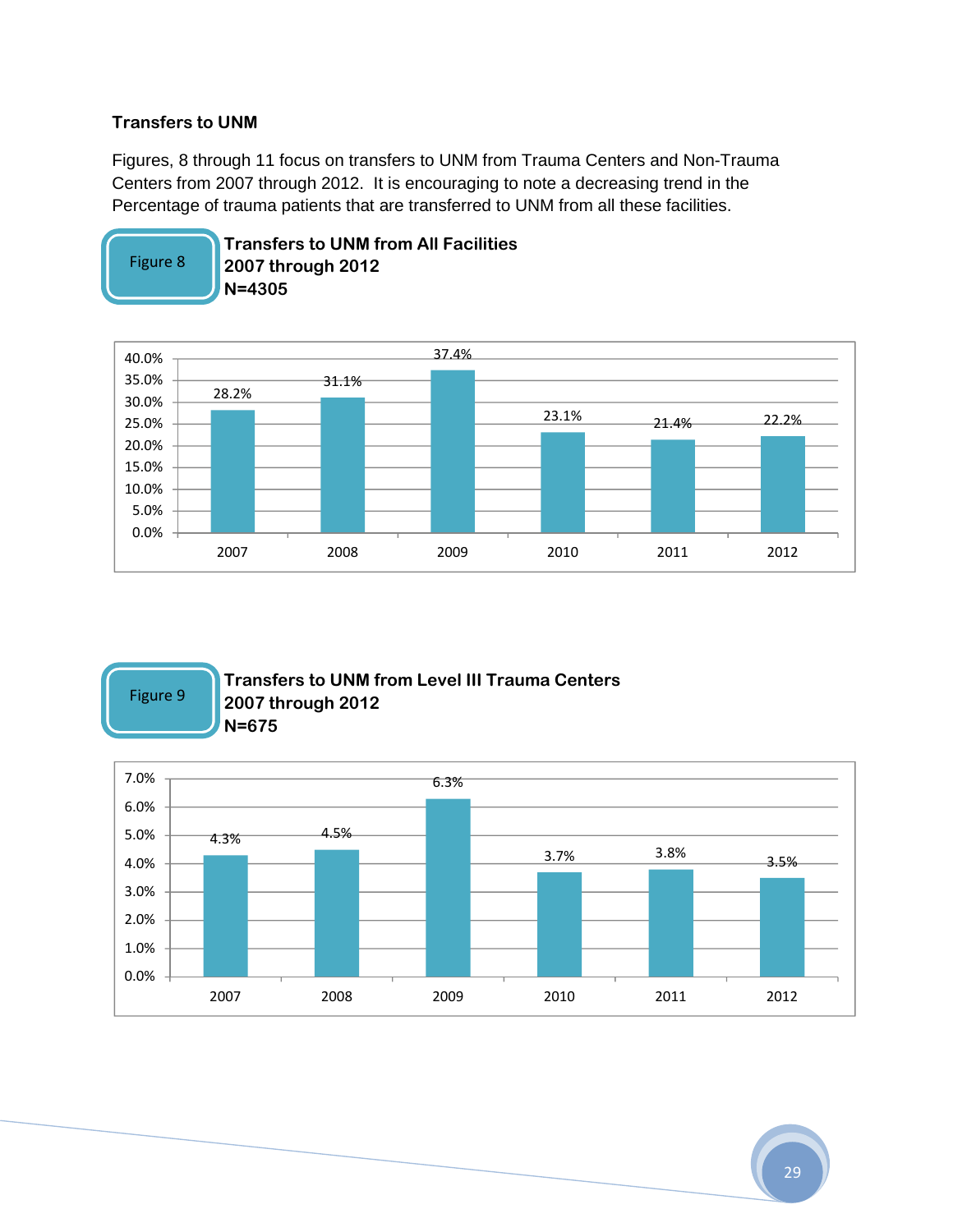

Figure 11

**Transfers to UNM from Non-Trauma Centers 2007 through 2012 N=3354**